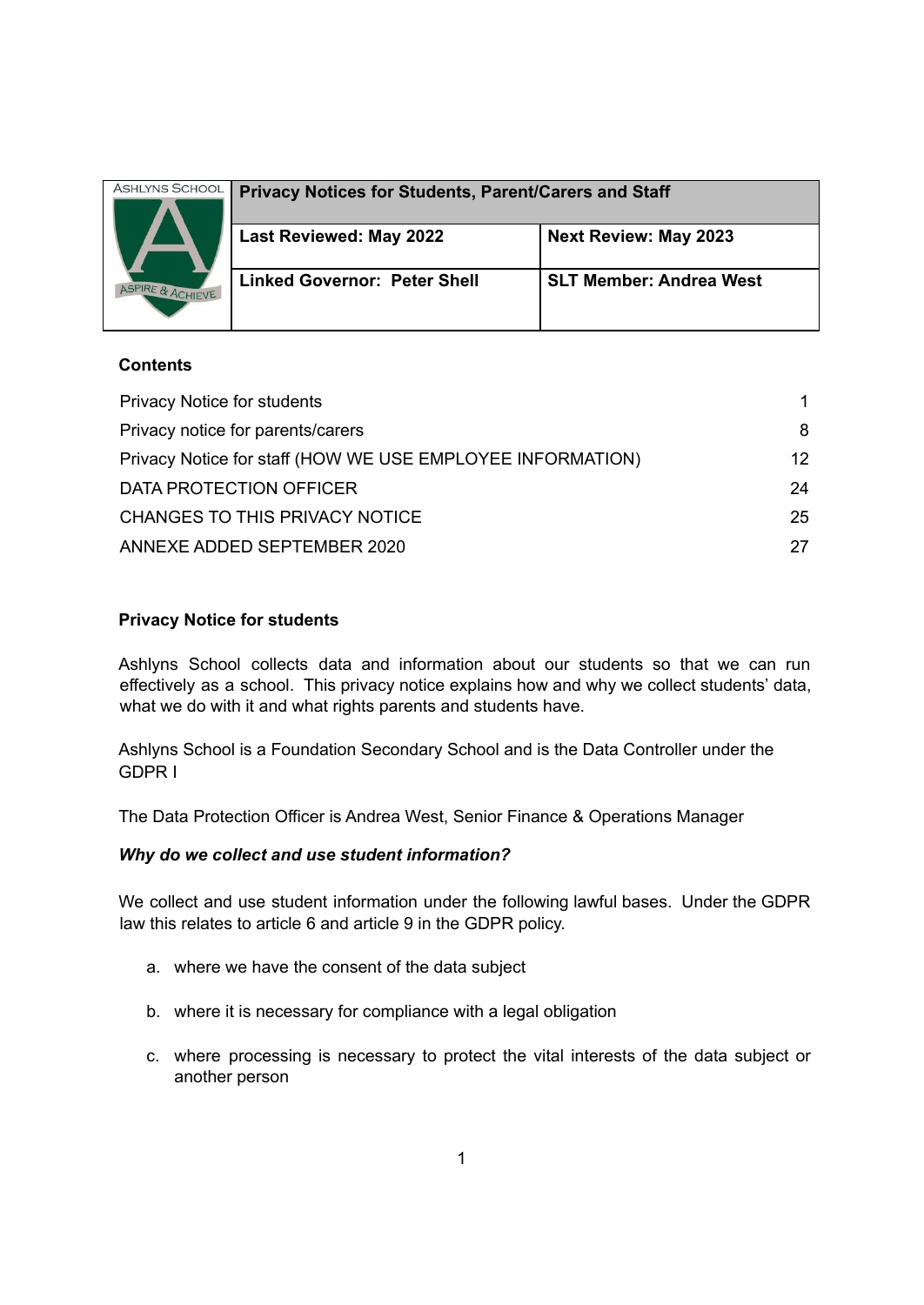d. where it is necessary for the performance of a task carried out in the public interest or in the exercise of official authority vested in the controller

Where the personal data we collect about students is sensitive personal data, we will only process it where:

- a. we have explicit consent;
- b. processing is necessary to protect the vital interests of the data subject or of another natural person where the data subject is physically or legally incapable of giving consent; and / or

c. processing is necessary for reasons of substantial public interest, and is authorised by domestic law (see section 10 of the Data Protection Act.)

Please see our Data Protection Policy for a definition of sensitive personal data. We use the student data to support our statutory functions of running a school, in particular:

- a. to decide who to admit to the school;
- b. to maintain a waiting list
- c. to support student learning;
- d. to monitor and report on student progress;
- e. to provide appropriate pastoral care;
- f. to assess the quality of our services;
- g. to comply with the law regarding data sharing;
- h. for the protection and welfare of students and others in the school;
- i. for the safe and orderly running of the school;
- j. to promote the school;
- k. to communicate with parents / carers.

### *The categories of student information that we collect, hold and share include:*

- a. Personal information (such as name, unique student number and address);
- b. Characteristics (such as ethnicity, language, medical conditions, nationality, country of birth and free school meal eligibility);
- c. Attendance information (such as sessions attended, number of absences and absence reasons)
- d. Assessment Information
- e. Behaviour information
- f. SEND information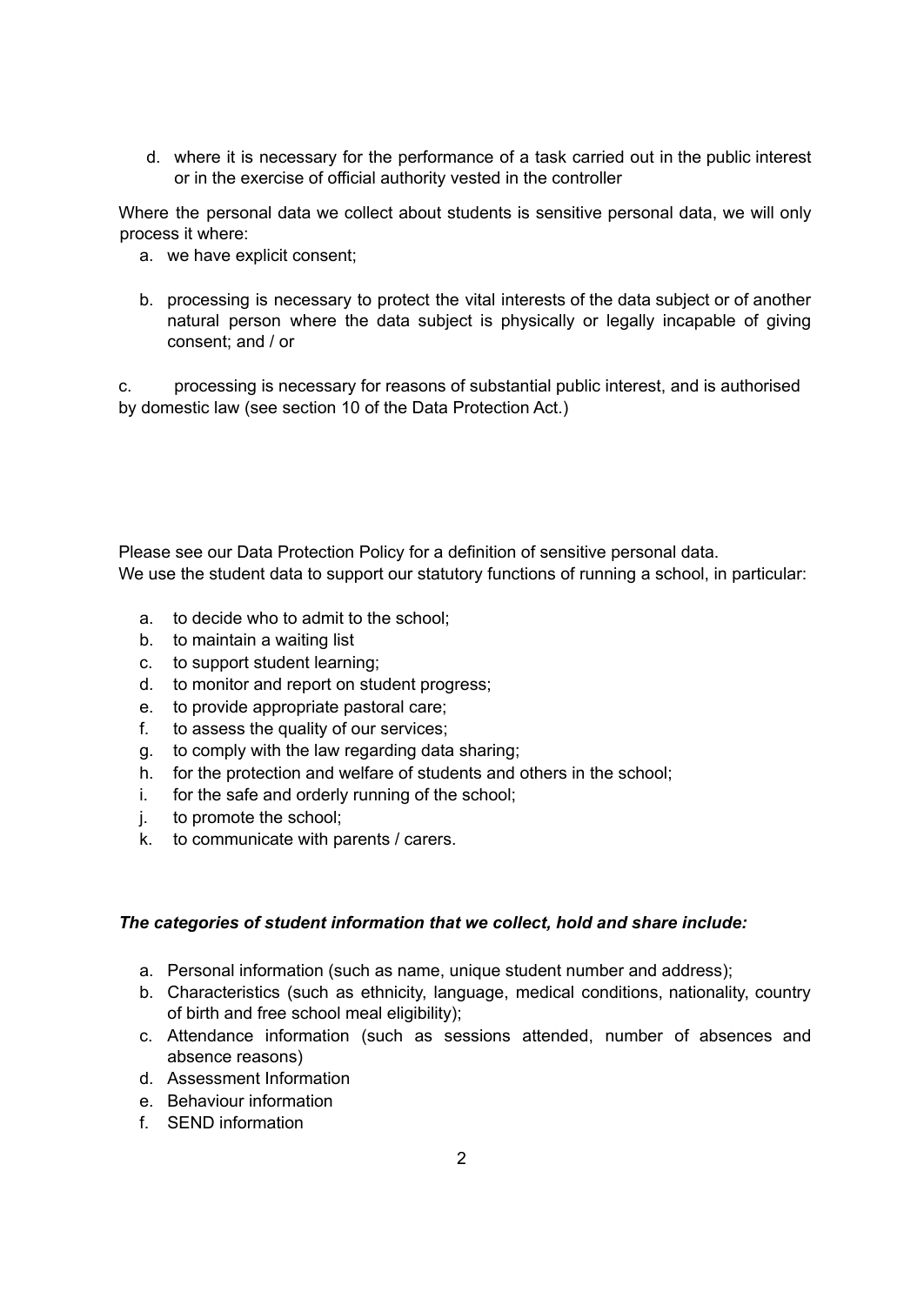#### g. Post 16 learning information

From time to time and in certain circumstances, we might also process personal data about students, some of which might be sensitive personal data, including information about criminal proceedings / convictions, information about sex life and sexual orientation, child protection / safeguarding. This information is not routinely collected about students and is only likely to be processed by the school in specific circumstances relating to particular students, for example, if a child protection issue arises or if a student is involved in a criminal matter. Where appropriate, such information may be shared with external agencies such as the child protection team at the Local Authority, the Local Authority Designated Officer and / or the Police. Such information will only be processed to the extent that it is lawful to do so and appropriate measures will be taken to keep the data secure.

We collect information about students when they join the school and update it during their time on the roll as and when new information is acquired.

As the school has a cashless catering system, we also process biometric data about students. Please see our Data Protection Policy for more details about how we process biometric data.

### *Collecting student information*

Whilst the majority of student information you provide to us is mandatory, some of it is provided to us on a voluntary basis. In order to comply with the General Data Protection Regulation, we will inform you whether you are required to provide certain student information to us or if you have a choice in this. Where appropriate, we will ask parents/students for consent to process personal data where there is no other lawful basis for processing it, for example where we wish to use photos or images of students on our website or on social media to promote school activities or if we want to ask your permission to use your information for marketing purposes. Parents / students may withdraw consent at any time.

When students are deemed to be old enough to make their own decisions in relation to their personal data, we will also ask the student for their consent in these circumstances. This will usually be around the age of 13. Although parental consent is unlikely to be needed, we wish to take a collaborative approach so we will keep parents informed when we are approaching students for consent. Students with the maturity to make their own decisions about their personal data may withdraw consent if consent has previously been given.

In addition, the School also uses CCTV cameras around the school site for security purposes and for the protection of staff and students. CCTV footage may be referred to during the course of disciplinary procedures (for staff or students) or investigate other issues. CCTV footage involving students will only be processed to the extent that it is lawful to do so.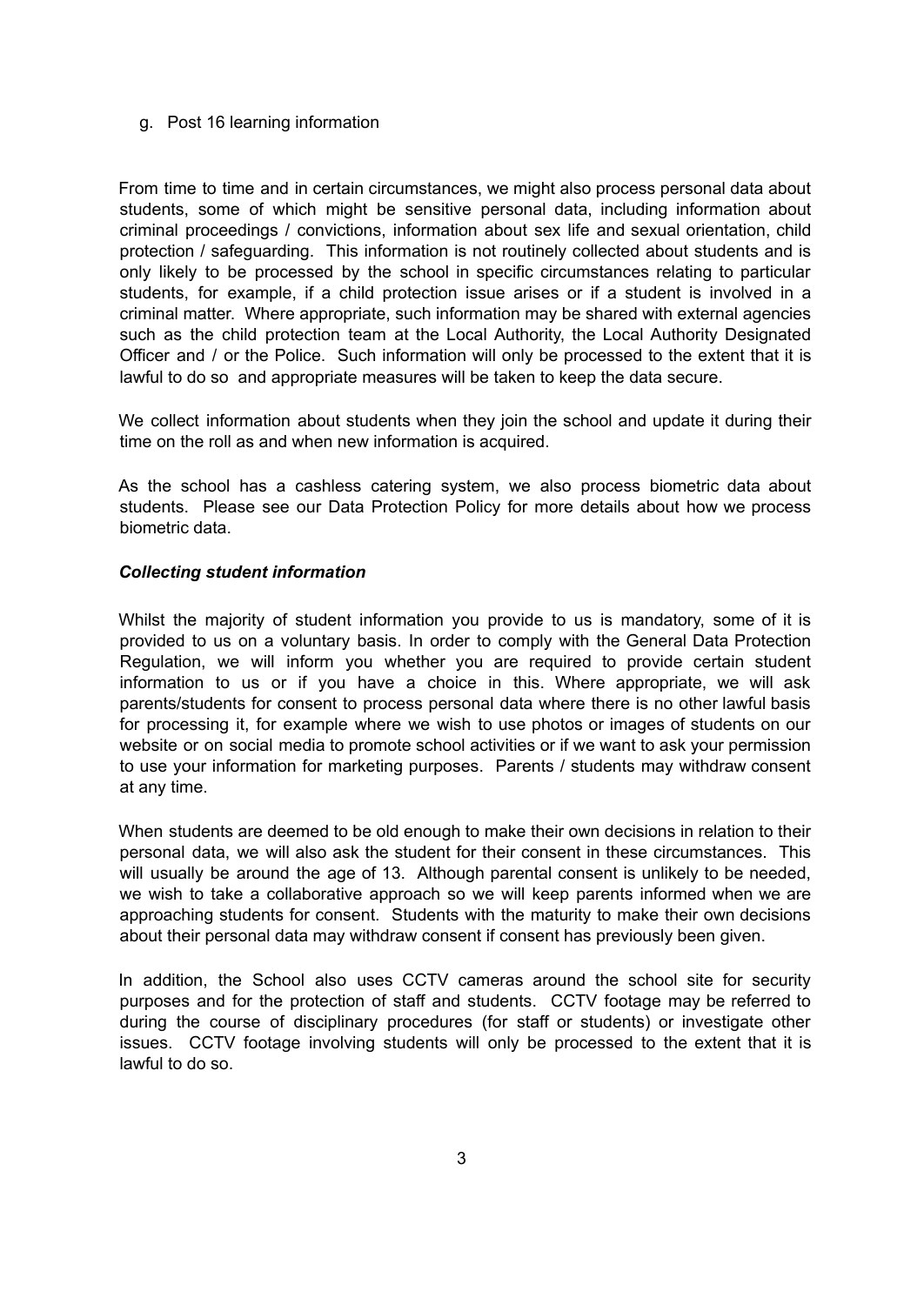# *Storing student data*

A significant amount of personal data is stored electronically, for example, on our MIS database. Some information may also be stored in hard copy format.

Data stored electronically may be saved on a [cloud] based system which may be hosted in a different country.

Personal data may be transferred to other countries if, for example, we are arranging a school trip to a different country. Appropriate steps will be taken to keep the data secure.

## *Who do we share student information with?*

We routinely share student information with:

- schools/colleges that students attend after leaving us;
- our local authority, Hertfordshire County Council
- a student's home local authority (if different);
- the Department for Education (DfE);
- school staff and governors
- exam boards and awarding bodies the student's family and representatives
- professional advisors and consultants
- suppliers and service providers to enable them to provide the services we have contracted them for
- Financial organisations

From time to time, we may also share student information other third parties including the following:

- the Police and law enforcement agencies;
- NHS health professionals including the school nurse, educational psychologists,
- Education Welfare Officers;
- Courts, if ordered to do so;
- the National College for Teaching and Learning;
- the Joint Council for Qualifications;
- Prevent teams in accordance with the Prevent Duty on schools:
- other schools, for example, if we are negotiating a managed move and we have your consent to share information in these circumstances;
- UCAS
- our legal advisors:
- our insurance providers / the Risk Protection Arrangement;
- Suppliers that provide data driven services which are used for educational policies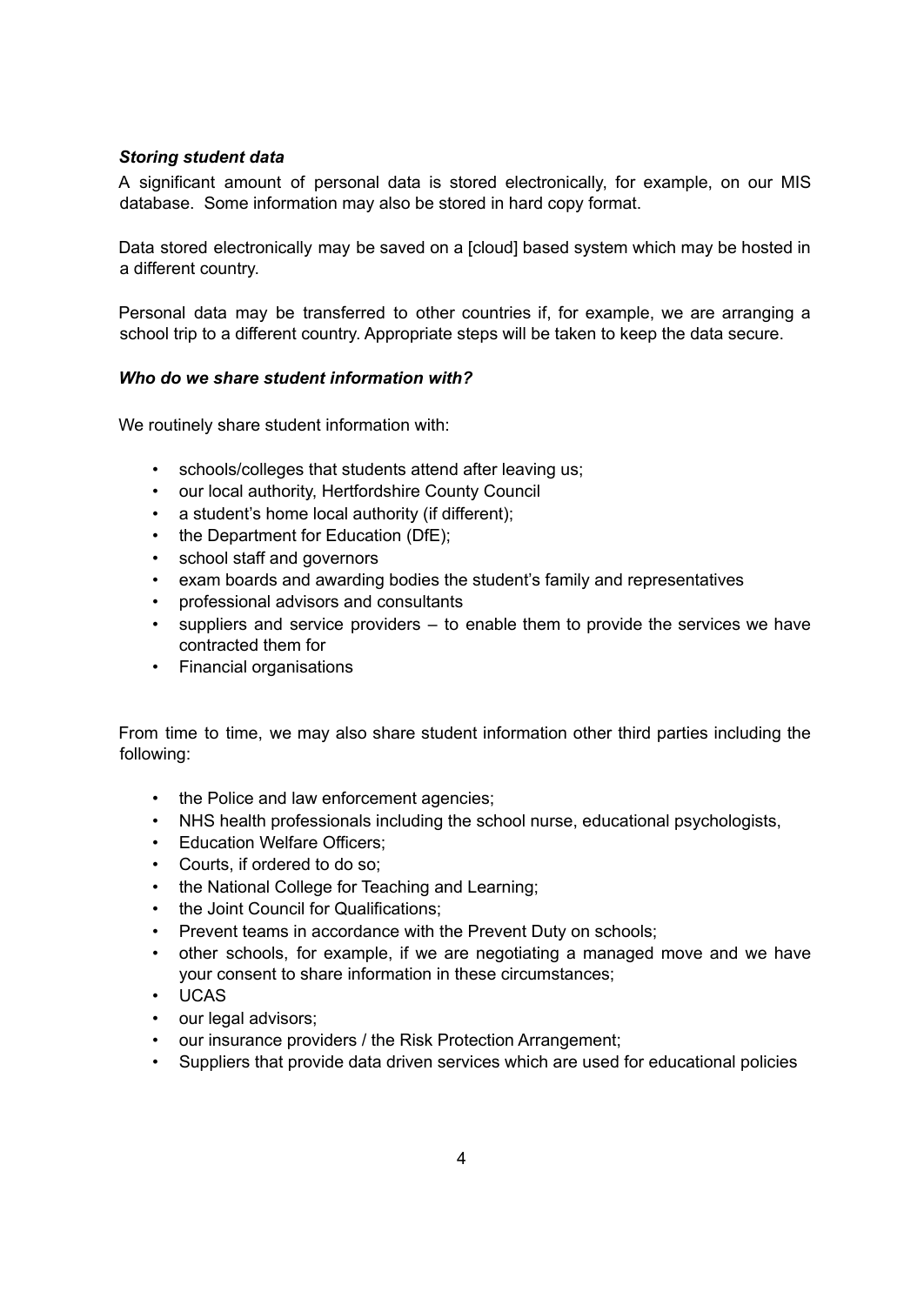Some of the above organisations may also be Data Controllers in their own right in which case we will be jointly controllers of your personal data and may be jointly liable in the event of any data breaches.

In the event that we share personal data about students with third parties, we will provide the minimum amount of personal data necessary to fulfil the purpose for which we are required to share the data.

### **Why we share student information**

We do not share information about our students with anyone without consent unless the law allows us to do so.

We share students' data with the Department for Education (DfE) on a statutory basis. This data sharing underpins school funding and educational attainment policy and monitoring.

We are required to share information about our students with our local authority (LA) and the Department for Education (DfE) under section 3 of The Education (Information About Individual Students) (England) Regulations 2013.

#### **Data collection requirements:**

To find out more about the data collection requirements placed on us by the Department for Education (for example; via the school census) go to [https://www.gov.uk/education/datacollection-and-censuses-for-schools.](https://www.gov.uk/education/data-collection-and-censuses-for-schools)

### **Youth support services**

#### **What is different about students aged 13+?**

Once our students reach the age of 13, we also pass student information to our local authority and / or provider of youth support services as they have responsibilities in relation to the education or training of 13-19 year olds under section 507B of the Education Act 1996.

This enables them to provide services as follows:

- youth support services
- careers advisers

A parent / guardian can request that **only** their child's name, address and date of birth is passed to their local authority or provider of youth support services by informing us. This right is transferred to the child / student once he/she reaches the age 16.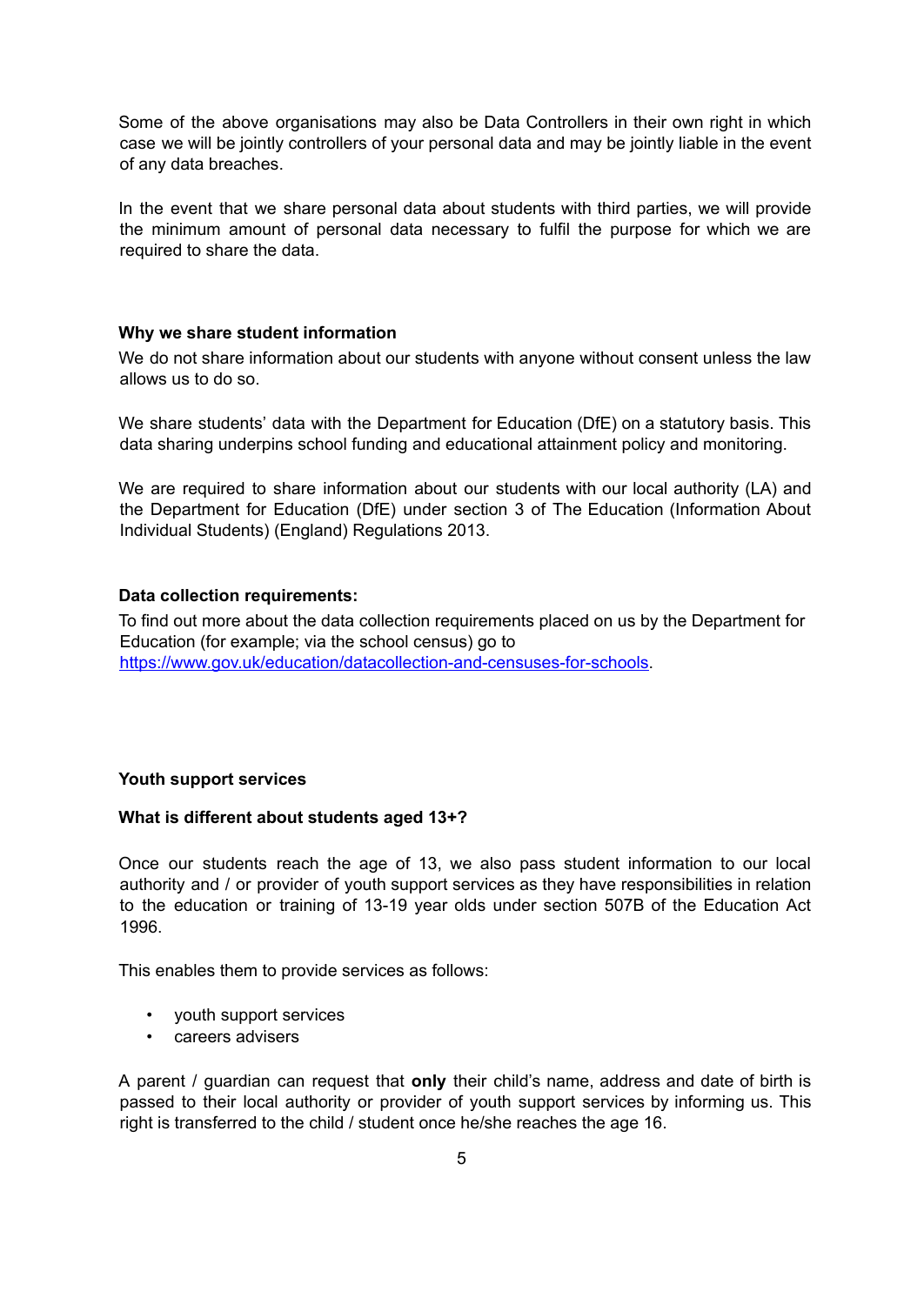### **Our students aged 16+**

We will also share certain information about students aged 16+ with our local authority and / or provider of youth support services as they have responsibilities in relation to the education or training of 13-19 year olds under section 507B of the Education Act 1996.

This enables them to provide services as follows:

- post-16 education and training providers;
- youth support services;
- careers advisers.

For more information about services for young people, please visit our local [authority](http://www.hertsdirect.org/services/youngpeople/) [website.](http://www.hertsdirect.org/services/youngpeople/)

# *The National Pupil Database (NPD)*

The NPD is owned and managed by the Department for Education and contains information about students in schools in England. It provides invaluable evidence on educational performance to inform independent research, as well as studies commissioned by the Department. It is held in electronic format for statistical purposes. This information is securely collected from a range of sources including schools, local authorities and awarding bodies.

We are required by law to provide information about our students to the DfE as part of statutory data collections such as the school census and early years' census. Some of this information is then stored in the NPD. The law that allows this is the Education (Information About Individual Students) (England) Regulations 2013.

To find out more about the student information we share with the department, for the purpose of data collections, go to [https://www.gov.uk/education/data-collection-andcensuses-for-schools.](https://www.gov.uk/education/data-collection-and-censuses-for-schools)

To find out more about the NPD, go to [https://www.gov.uk/government/publications/nationalstudent-database-user-guide-and-supp](https://www.gov.uk/government/publications/national-pupil-database-user-guide-and-supporting-information) [orting-information.](https://www.gov.uk/government/publications/national-pupil-database-user-guide-and-supporting-information)

The department may share information about our students from the NPD with third parties who promote the education or well-being of children in England by:

- conducting research or analysis
- producing statistics
- providing information, advice or guidance

The DfE has robust processes in place to ensure the confidentiality of our data is maintained and there are stringent controls in place regarding access and use of the data.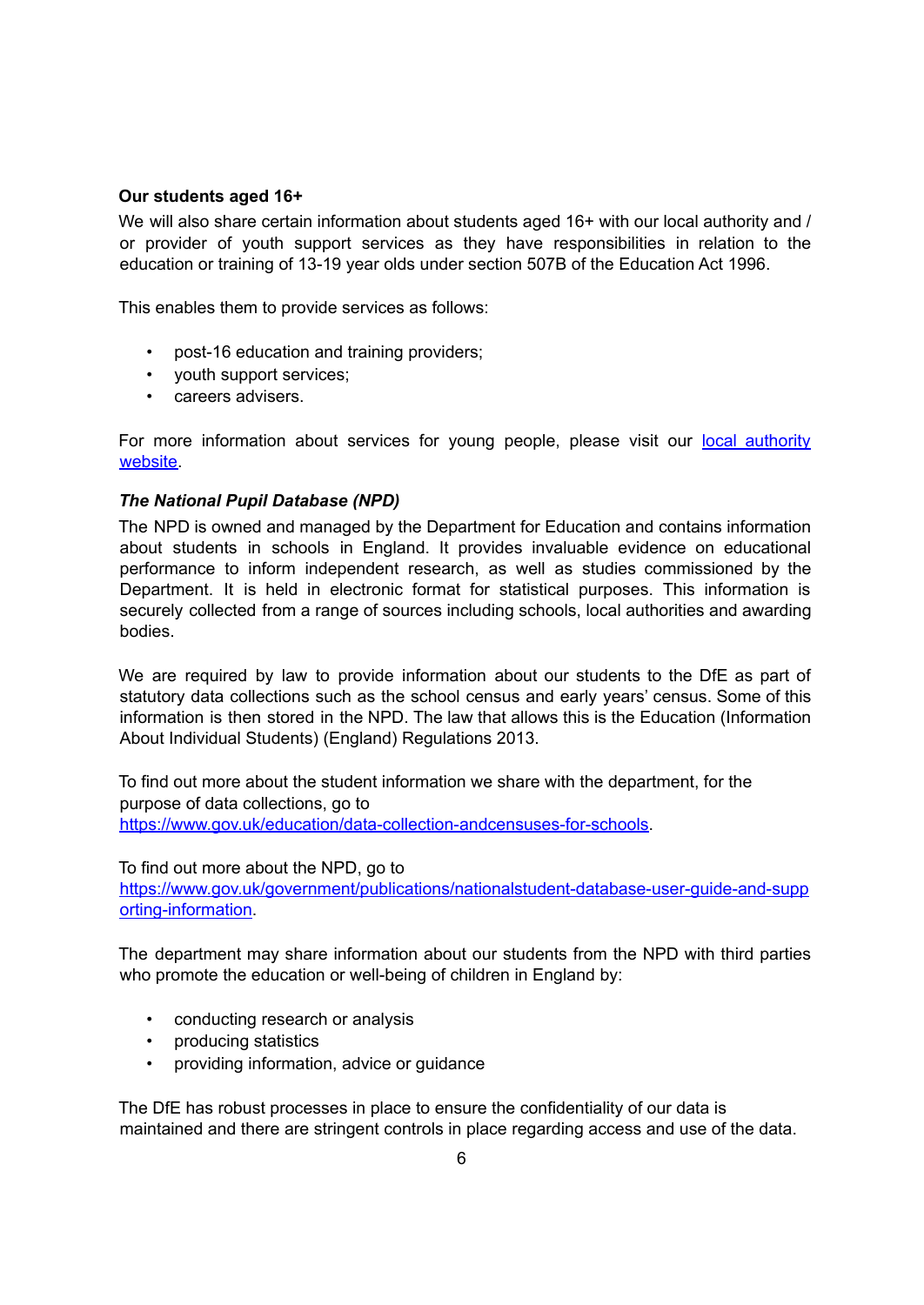Decisions on whether DfE releases data to third parties are subject to a strict approval process and based on a detailed assessment of:

- who is requesting the data:
- the purpose for which it is required:
- the level and sensitivity of data requested; and
- the arrangements in place to store and handle the data.

To be granted access to student information, organisations must comply with strict terms and conditions covering the confidentiality and handling of the data, security arrangements and retention and use of the data.

For more information about the department's data sharing process, please visit: <https://www.gov.uk/data-protection-how-we-collect-and-share-research-data>

For information about which organisations the department has provided student information, (and for which project), please visit the following website: [https://www.gov.uk/government/publications/national-student-database-requests-received](https://www.gov.uk/government/publications/national-pupil-database-requests-received)

To contact DfE: <https://www.gov.uk/contact-dfe>

#### **Learning Records Service**

The information you supply is used by the Learning Records Service (LRS). The LRS issues Unique Learner Numbers (ULN) and creates Personal Learning records across England, Wales and Northern Ireland, and is operated by the Education and Skills Funding Agency, an executive agency of the Department for Education (DfE).For more information about how your information is processed, and to access your Personal Learning Record, please refer to: <https://www.gov.uk/government/publications/lrs-privacy-notices>

#### *Requesting access to your personal data*

Under data protection legislation, students, and in some circumstances, parents, have the right to request access to information about them that we hold ("Subject Access Request"). From the age of 13, we generally regard students as having the capacity to exercise their own rights in relation to their personal data. This means that where we consider a student to have sufficient maturity to understand their own rights, we will require a Subject Access Request to be made by the student and not their parent(s) on their behalf. This does not affect any separate statutory right parents might have to access information about their child.

Subject to the section below, the legal timescales for the School to respond to a Subject Access Request is one calendar month. As the School has limited staff resources outside of term time, we encourage parents / students to submit Subject Access Requests during term time and to avoid sending a request during periods when the School is closed or is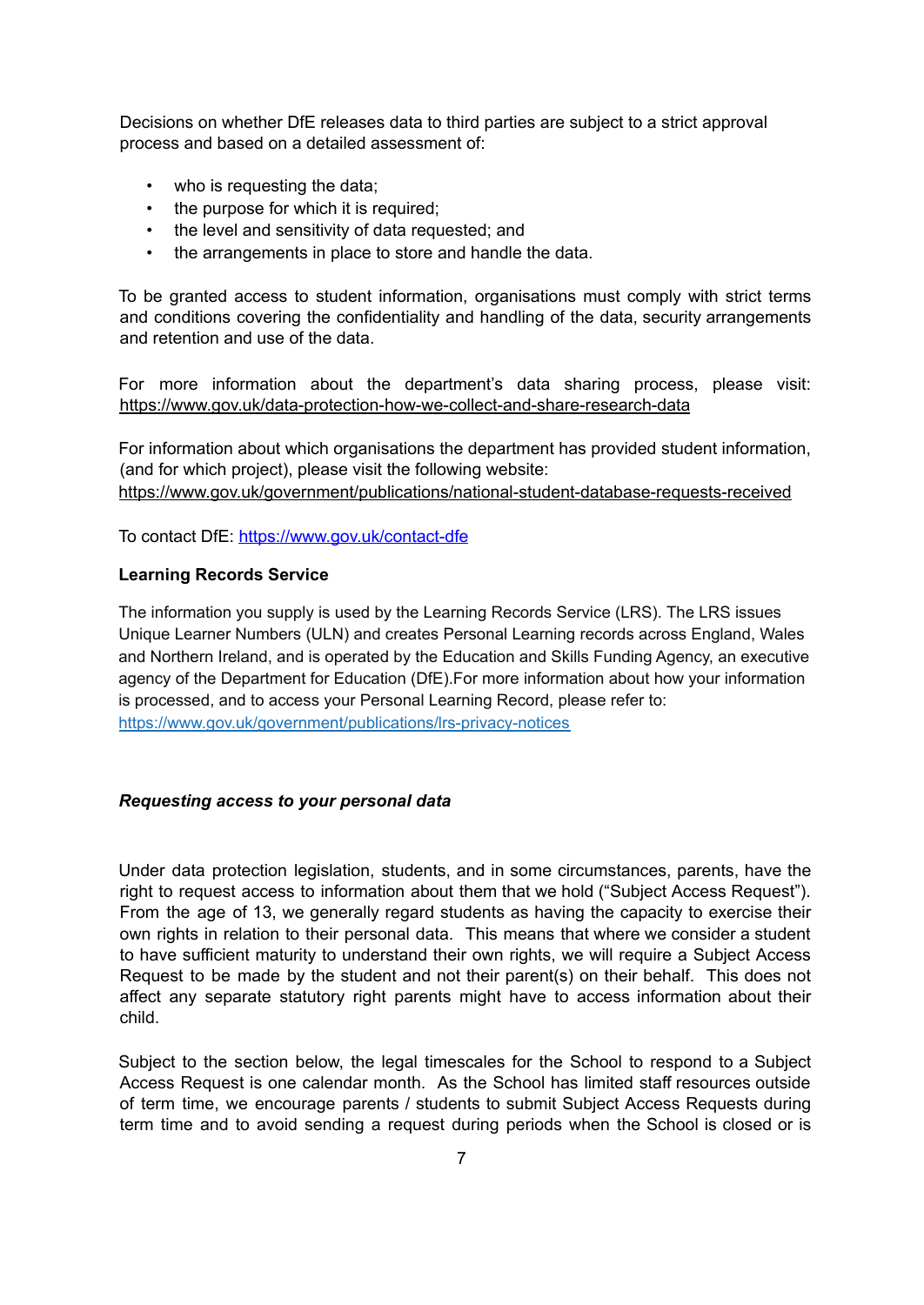about to close for the holidays where possible. This will assist us in responding to your request as promptly as possible. [For further information about how we handle Subject Access Requests, please see our Data Protection Policy].

Parents of students who attend a maintained school have a separate statutory right to access their child's educational record. Upon receipt of a written request for a student's educational record, the School will respond to it within 15 school days. This is an independent legal right of parents which falls outside of the GDPR, therefore a student's consent is not required even if a student is able to make their own decisions in relation to their personal data unless a court order is in place which states otherwise.

The term "parent" is widely defined in education law to include the natural or adoptive parents (regardless of whether parents are or were married, whether a father is named on a birth certificate or has parental responsibility for the student, with whom the student lives or whether the student has contact with that parent), and also includes non-parents who have parental responsibility for the student, or with whom the student lives. It is therefore possible for a student to have several "parents" for the purposes of education law.

You also have the right to:

- object to processing of personal data that is likely to cause, or is causing, damage or distress;
- prevent processing for the purpose of direct marketing;
- object to decisions being taken by automated means;
- in certain circumstances, have inaccurate personal data rectified, blocked, erased or destroyed; and
- claim compensation for damages caused by a breach of the our data protection responsibilities.

If you have a concern about the way we are collecting or using your personal data, you should raise your concern with us in the first instance or directly to the Information Commissioner's Office at <https://ico.org.uk/concerns/>

### *Contact:*

If you would like to discuss anything in this privacy notice, please contact:

• Andrea West, Data Protection Officer, at dataprotection@ashlyns.herts.sch.uk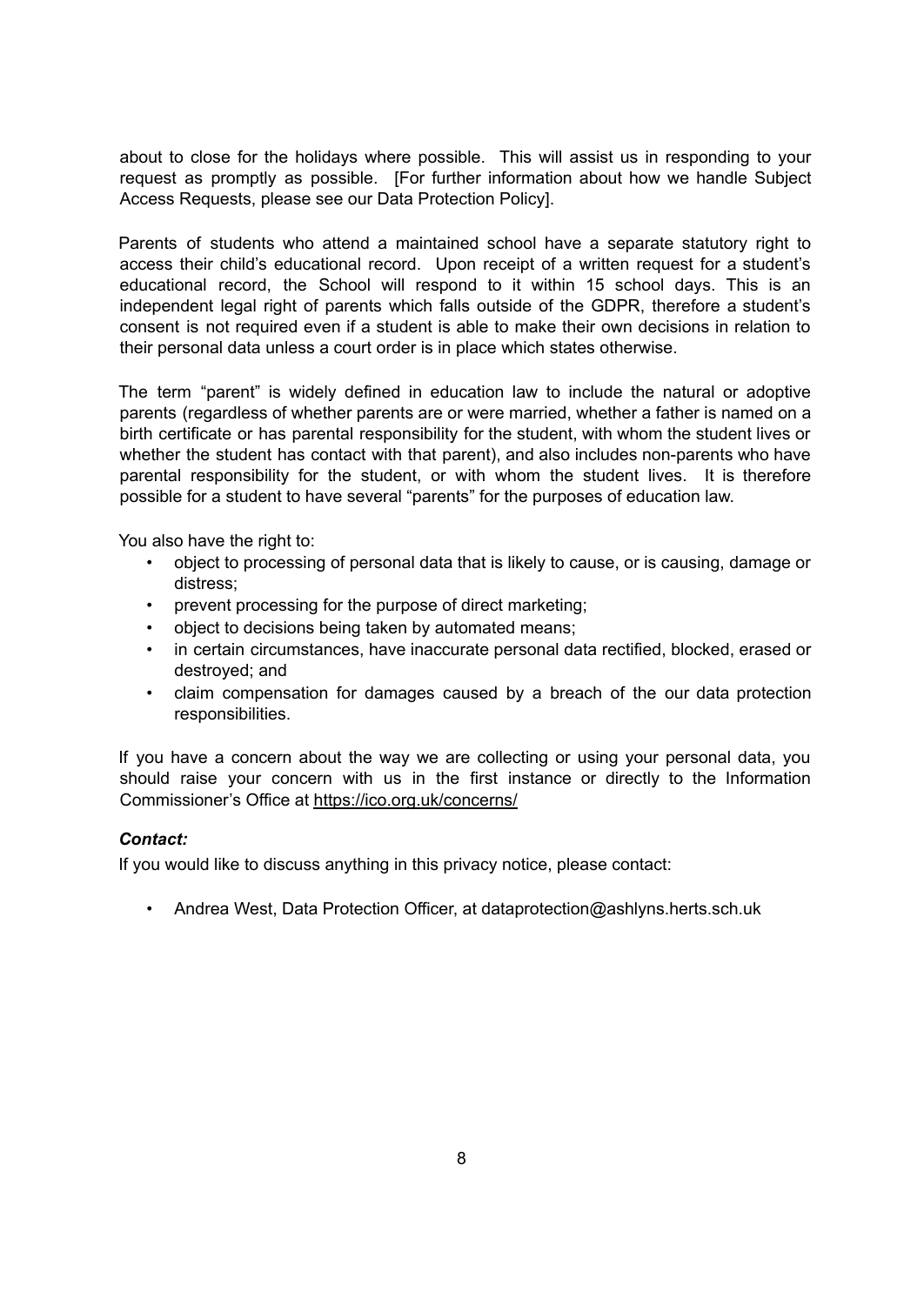### <span id="page-8-0"></span>**Privacy notice for parents/carers**

Ashlyns School collects data and information about parents/carers of our students so that we can operate effectively as a school. This privacy notice explains how and why we collect parent/carer data, what we do with it and what rights parents have.

The term "parent" is widely defined in education law to include the natural or adoptive parents (regardless of whether parents are or were married, whether a father is named on a birth certificate or has parental responsibility for the student, with whom the student lives or whether the student has contact with that parent), and also includes non-parents who have parental responsibility for the student, or with whom the student lives. It is therefore possible for a student to have several "parents" for the purposes of education law. This privacy notice also covers other members of students' families who we may process data about from time to time, including, for example, siblings, aunts and uncles and grandparents.

# *Privacy Notice (How we use parent / carer information)*

## **Why do we collect and use parent / carer information?**

We collect and use parent/carer information under the following lawful bases -

1. where we have the consent of the data subject

where it is necessary for compliance with a legal obligation

2. where processing is necessary to protect the vital interests of the data subject or another person

where it is necessary for the performance of a task carried out in the public interest or in the exercise of official authority vested in the controller

- 3. Where the personal data we collect about parents/carers is sensitive personal data, we will only process it where:
- 4. we have explicit consent;
- 5. processing is necessary to protect the vital interests of the data subject or of another natural person where the data subject is physically or legally incapable of giving consent; and / or
- 6. processing is necessary for reasons of substantial public interest, on the basis of Union or Member State law which shall be proportionate to the aim pursued, where we respect the essence of the right to data protection and provide for suitable and specific measures to safeguard the fundamental rights and the interests of the data subject.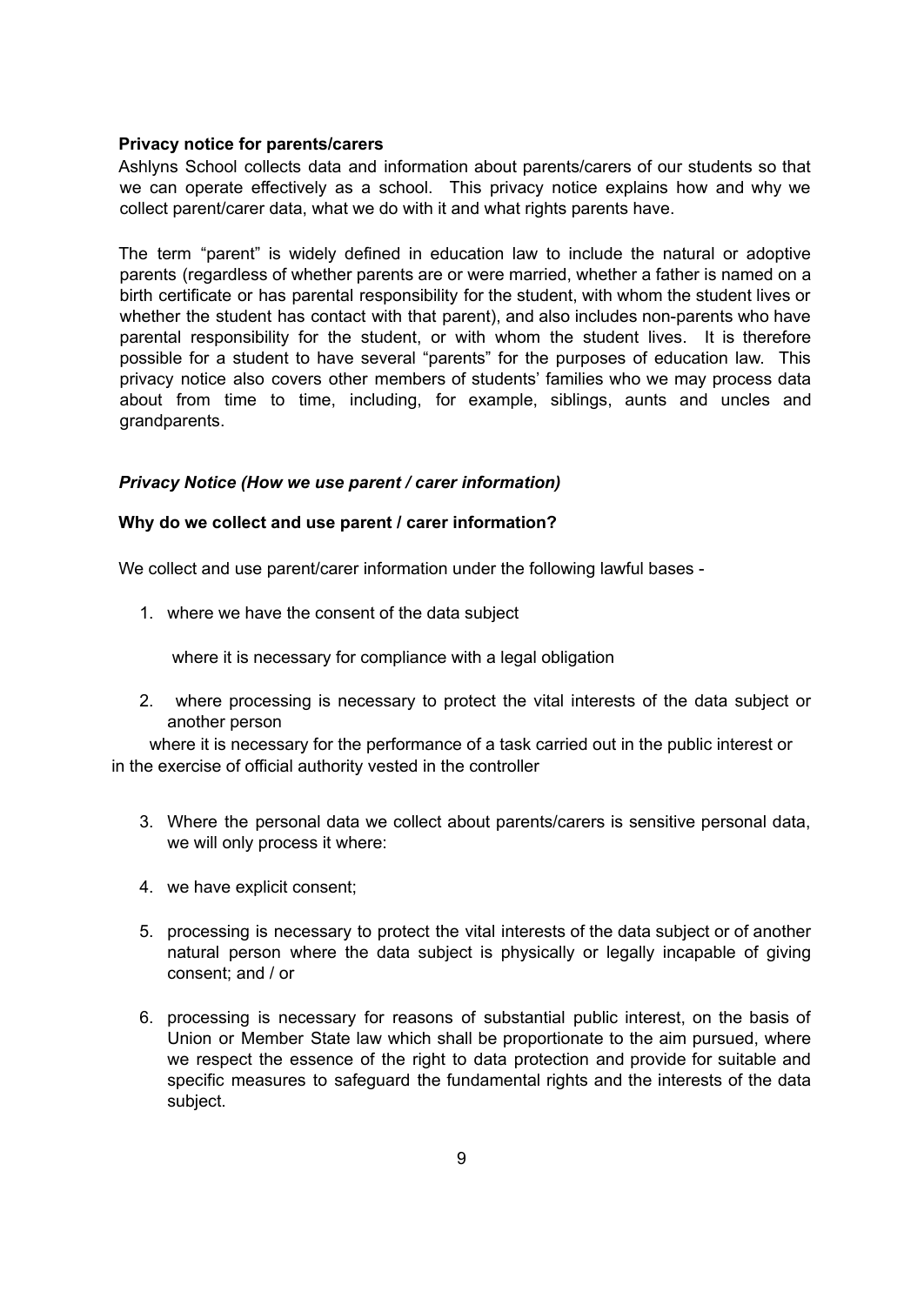Please see our Data Protection Policy for a definition of sensitive personal data. We use the parent/carer data to support our functions of running a school, in particular:

- l. to decide who to admit to the school;
- m. to maintain a waiting list;
- n. to support student learning;
- o. to monitor and report on student progress;
- p. to provide appropriate pastoral care;
- q. to assess the quality of our services;
- r. to comply with the law regarding data sharing;
- s. for the protection and welfare of students and others in the school, including our safeguarding / child protection obligations;
- t. for the safe and orderly running of the school;
- u. to promote the school;
- v. to send you communications that may be of interest to you which may include information about school events or activities, news, campaigns, appeals, other fundraising activities;
- w. in order to respond to investigations from our regulators or to respond to complaints raised by our stakeholders;
- x. in connection with any legal proceedings threatened or commenced against the school.

### **The categories of parent / carer information that we collect, hold and share include:**

- h. Personal information (such as name, address, telephone number and email address);
- i. Information relating to your identity, marital status, employment status, religion, ethnicity, language, medical conditions, nationality, country of birth and free school meals/student premium eligibility / entitlement to certain benefits, information about court orders in place affecting parenting arrangements for students);

From time to time and in certain circumstances, we might also process personal data about parents / carers, some of which might be sensitive personal data, information about criminal proceedings / convictions or information about child protection / safeguarding. This information is not routinely collected about parents / carers and is only likely to be processed by the school in specific circumstances relating to particular students, for example, if a child protection issue arises or if a parent / carer is involved in a criminal matter. Where appropriate, such information may be shared with external agencies such as the child protection team at the Local Authority, the Local Authority Designated Officer and / or the Police. Such information will only be processed to the extent that it is lawful to do so and appropriate measures will be taken to keep the data secure.

We collect information about parents/carers before students join the school and update it during students' time on the roll as and when new information is acquired.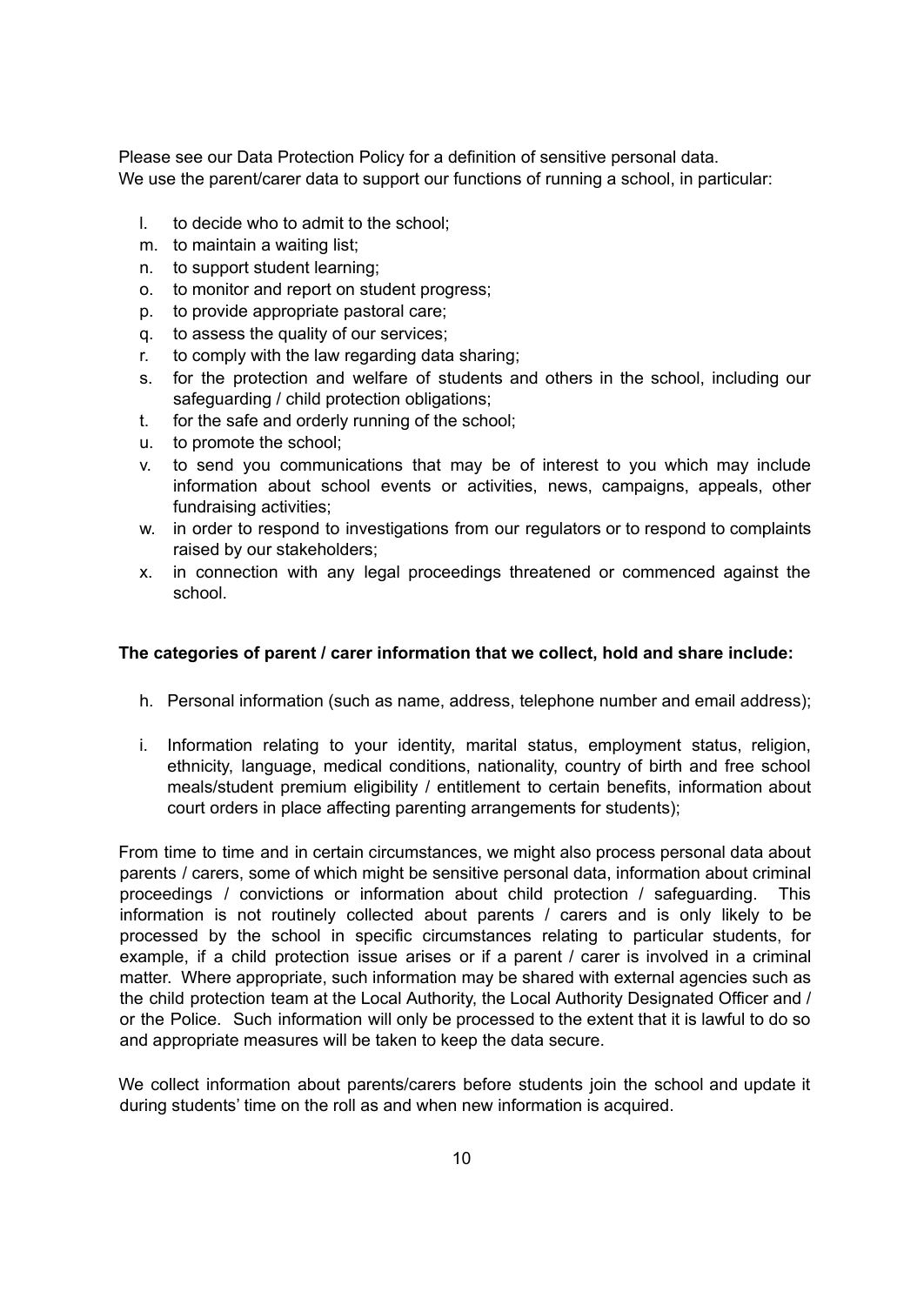### **Collecting parent/carer information**

Whilst the majority of information about parents/carers provided to us is mandatory, some of it is provided to us on a voluntary basis. In order to comply with the General Data Protection Regulation, we will inform you whether you are required to provide certain parent / carer information to us or if you have a choice in this. Where appropriate, we will ask parents / carers for consent to process personal data where there is no other lawful basis for processing it, for example where we wish to ask your permission to use your information for marketing purposes or to request voluntary contributions. Parents/carers may withdraw consent given in these circumstances at any time.

In addition, the School also uses CCTV cameras around the school site for security purposes and for the protection of staff and students. CCTV footage may be referred to during the course of disciplinary procedures (for staff or students) or investigate other issues. CCTV footage involving parents/carers will only be processed to the extent that it is lawful to do so.

### **Storing parent/carer data**

A significant amount of personal data is stored digitally. Some information may also be stored in hard copy format.

Data stored digitally may be saved on a cloud based system which may be hosted in a different country.

Personal data may be transferred to other countries if, for example, we are arranging a school trip to a different country. Appropriate steps will be taken to keep the data secure.

We will only retain your personal information for as long as necessary to fulfil the purposes we collected it for, including for the purposes of satisfying any legal, accounting, insurance or reporting requirements. Details of retention periods for different aspects of your personal information are available in our Data Protection Policy which is available on the school's website. To determine the appropriate retention period for personal data, we consider the amount, nature, and sensitivity of the personal data, the potential risk of harm from unauthorised use or disclosure of your personal data, the purposes for which we process your personal data and whether we can achieve those purposes through other means, and the applicable legal requirements.

In some circumstances we may anonymise your personal information so that it can no longer be associated with you, in which case we may use such information without further notice to you. Once you are no longer a parent/carer we will retain and securely destroy your personal information in accordance with applicable laws and regulations.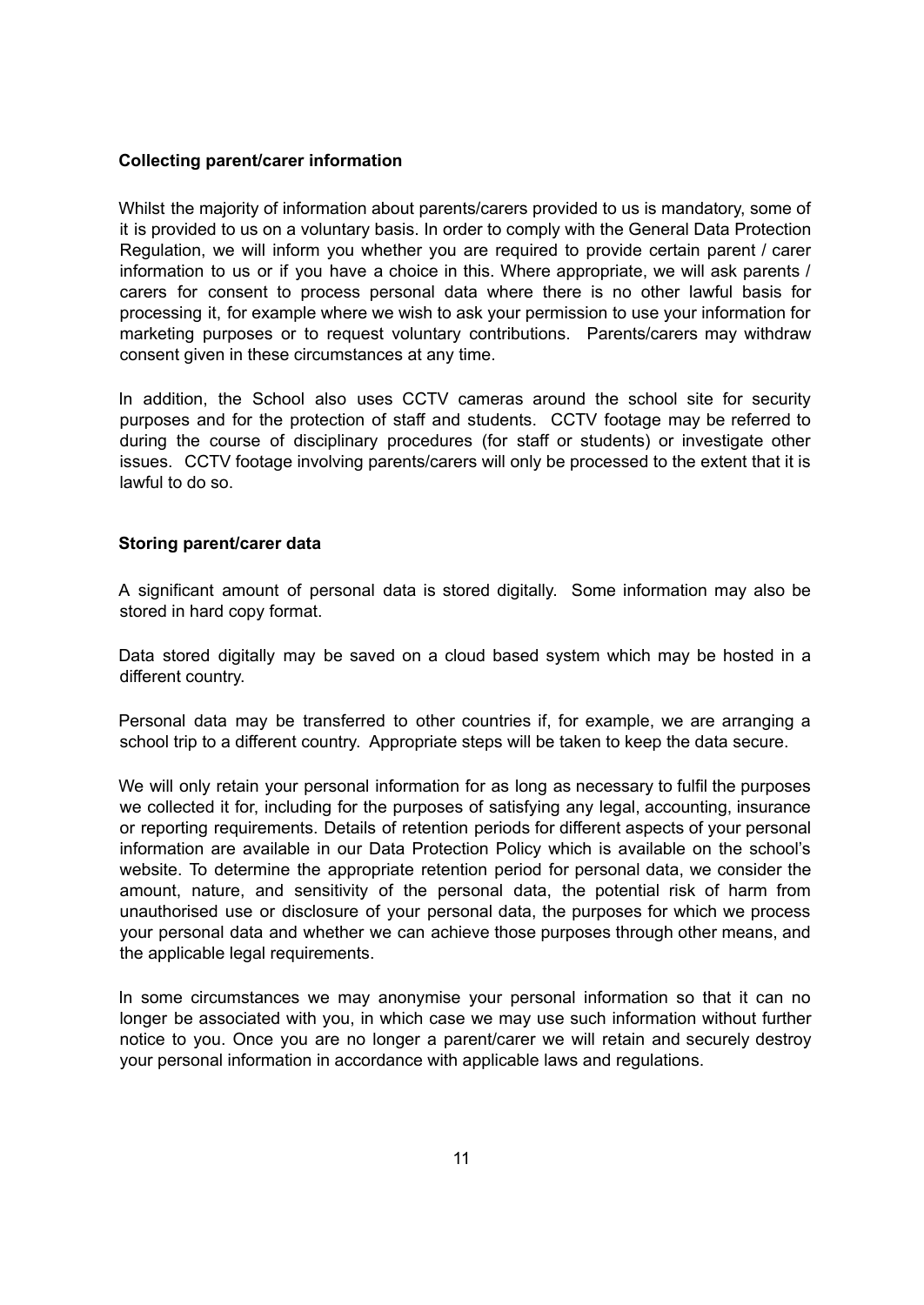## *Who do we share parent/carer information with?*

We routinely share parent/carer information with:

- schools that students attend after leaving us;
- digital service providers as necessary for the business of the school e.g. Wisepay (cashless payments), Groupcall (paperless communication).

From time to time, we may also share parent / carer information to other third parties including the following:

- our local authority Hertfordshire County Council ;
- a student's home local authority (if different);
- the Department for Education (DfE);
- school governors/trustees;
- the Police and law enforcement agencies;
- NHS health professionals including the school nurse, educational psychologists,  $\epsilon$ Education Welfare Officers;
- Courts, if ordered to do so;
- the Teaching Regulation Authority;
- Prevent teams in accordance with the Prevent Duty on schools;
- other schools, for example, if we are negotiating a managed move and we have your consent to share information in these circumstances;
- UCAS
- our legal advisors:
- our insurance providers
- Suppliers that provide data driven services which are used for educational policies

Some of the organisations referred to above are joint data controllers. This means we are all responsible to you for how we process your data.

In the event that we share personal data about parents/carers with third parties, we will provide the minimum amount of personal data necessary to fulfil the purpose for which we are required to share the data.

### *Requesting access to your personal data*

Under data protection legislation, parents / carers have the right to request access to information about them that we hold ("Subject Access Request"). To make a request for your child's personal data, or be given access to your child's educational record, contact the Data Protection Officer via email to dataprotection@ashlyns.herts.sch.uk although any written request for personal data will be treated as a Subject Access Request.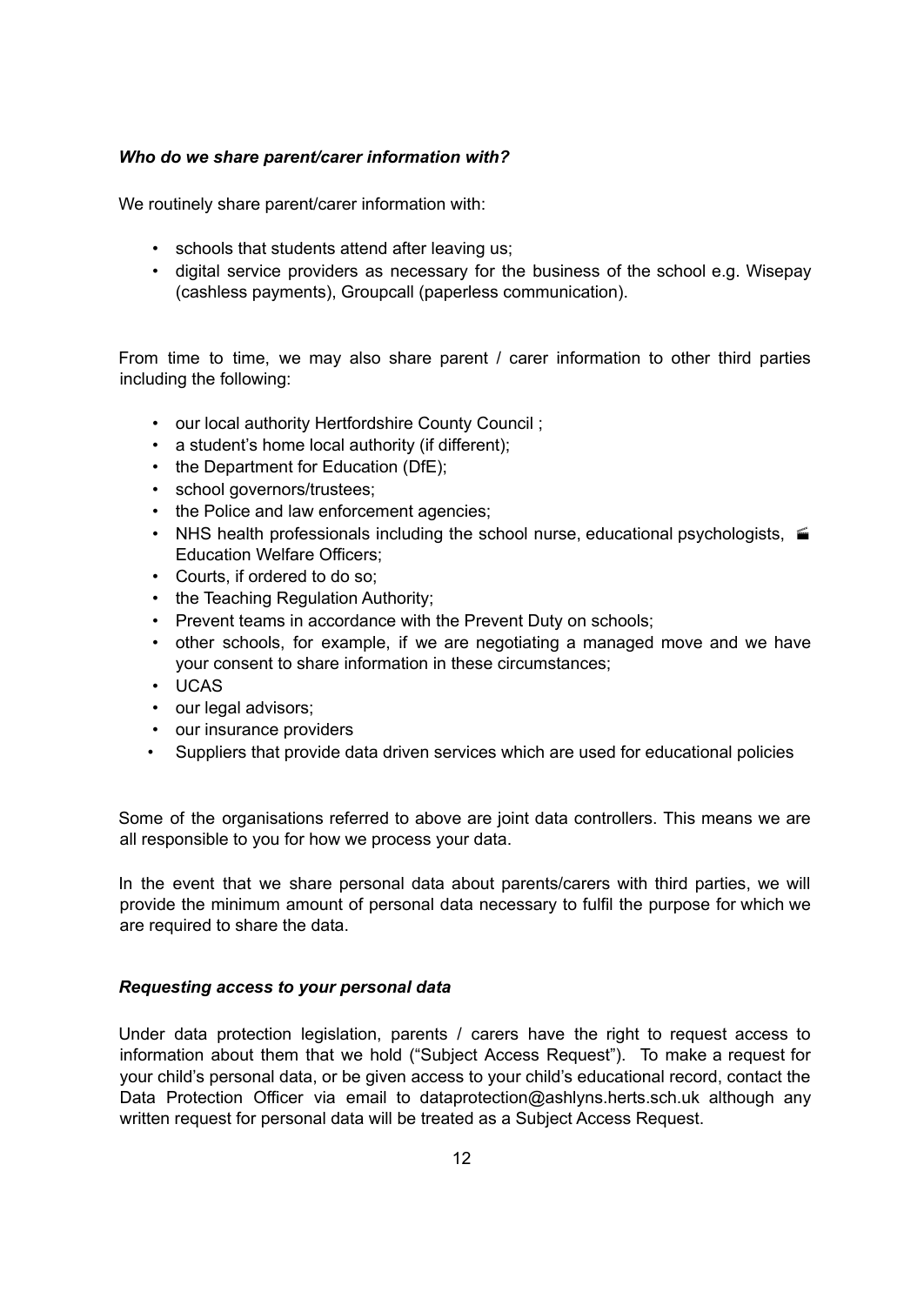The legal timescales for the School to respond to a Subject Access Request is one calendar month. As the School has limited staff resources outside of term time, we encourage parents/ carers to submit Subject Access Requests during term time and to avoid sending a request during periods when the School is closed or is about to close for the holidays where possible. This will assist us in responding to your request as promptly as possible. For further information about how we handle Subject Access Requests, please see our Data Protection Policy.

### **No fee usually required**

You will not have to pay a fee to access your personal information (or to exercise any of the other rights). However, we may charge a reasonable fee if your request for access is manifestly unfounded or excessive. Alternatively, we may refuse to comply with the request in such circumstances.

## **What we may need from you**

We may need to request specific information from you to help us confirm your identity and ensure your right to access the information (or to exercise any of your other rights). This is another appropriate security measure to ensure that personal information is not disclosed to any person who has no right to receive it.

You also have the right to:

- object to processing of personal data that is likely to cause, or is causing, damage or distress;
- prevent processing for the purpose of direct marketing;
- object to decisions being taken by automated means;
- certain circumstances, have inaccurate personal data rectified, blocked, erased or destroyed; and claim compensation for damages caused by a breach of the our data protection responsibilities.

# *RIGHT TO WITHDRAW CONSENT*

In the limited circumstances where you may have provided your consent to the collection, processing and transfer of your personal information for a specific purpose, you have the right to withdraw your consent for that specific processing at any time. To withdraw your consent, please contact admin@ashlyns.herts.sch.uk. Once we have received notification that you have withdrawn your consent, we will no longer process your information for the purpose or purposes you originally agreed to, unless we have another legitimate basis for doing so in law.

# *DATA PROTECTION OFFICER*

We have appointed a data protection officer (DPO) to oversee compliance with this privacy notice. If you have any questions about this privacy notice or how we handle your personal information, please contact the DPO or their team at dataprotection@ashlyns.herts.sch.uk . You have the right to make a complaint at any time to the Information Commissioner's Office (ICO), the UK supervisory authority for data protection issues.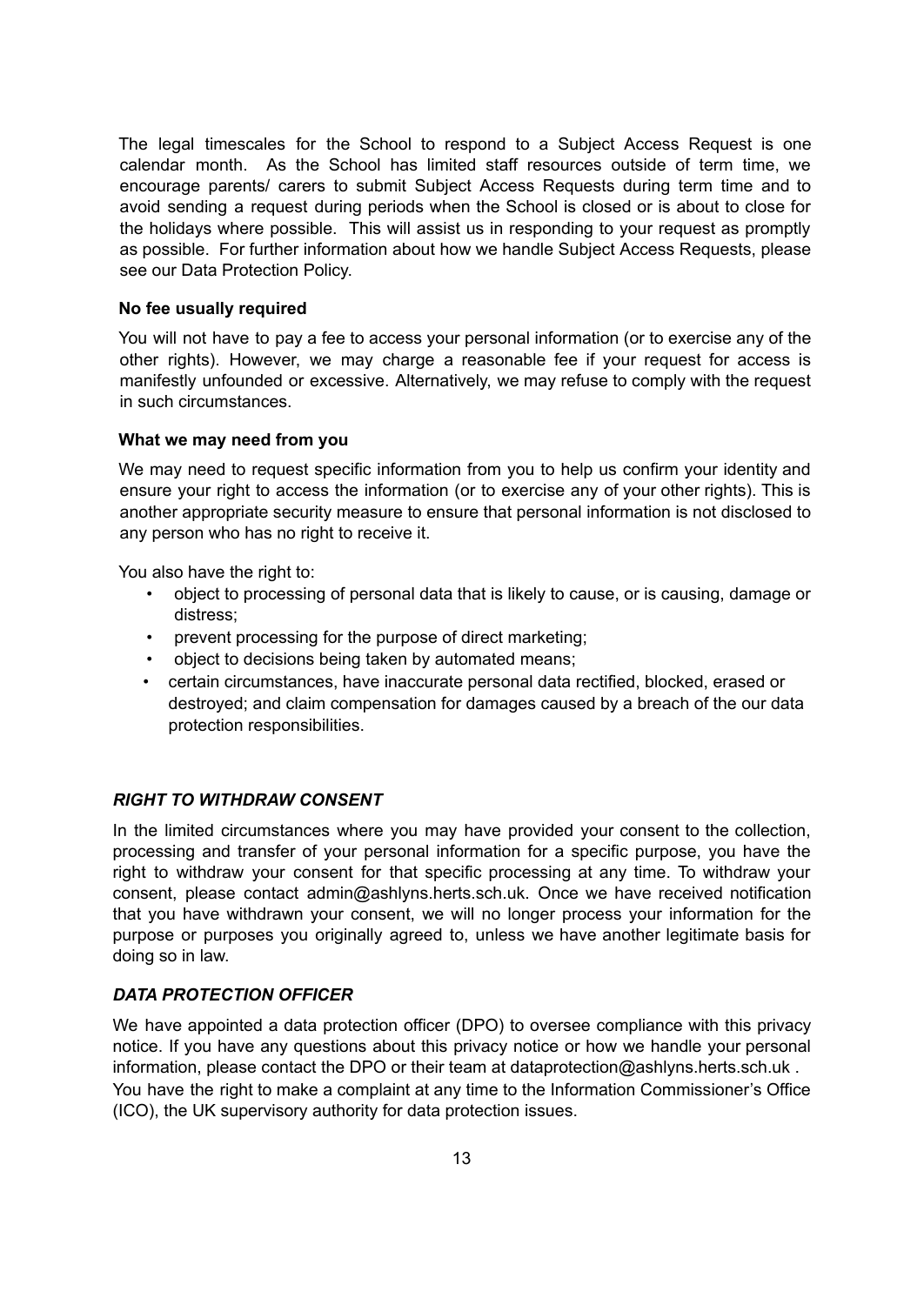You can contact the Information Commissioners Office on 0303 123 1113 or via email <https://ico.org.uk/global/contact-us/email/> or at the Information Commissioner's Office, Wycliffe House, Water Lane, Wilmslow, Cheshire. SK9 5AF.

## <span id="page-13-0"></span>**PRIVACY NOTICE for Staff (HOW WE USE EMPLOYEE INFORMATION)**

Ashlyns School is committed to protecting the privacy and security of your personal information.

This privacy notice describes how we collect and use personal information about you before, during and after your working relationship with us, in accordance with the General Data Protection Regulation (GDPR).

It applies to all employees, workers and contractors.

Ashlyns is a "data controller". This means that we are responsible for deciding how we hold and use personal information about you. We are required under data protection legislation to notify you of the information contained in this privacy notice.

This notice applies to current and former employees, workers and contractors. This notice does not form part of any contract of employment or other type of contract to provide services. We may update this notice at any time.

It is important that you read this notice, together with any other privacy notice we may provide on specific occasions when we are collecting or processing personal information about you, so that you are aware of how and why we are using such information.

### **DATA PROTECTION PRINCIPLES**

We will comply with data protection law. This says that the personal information we hold about you must be:

Used lawfully, fairly and in a transparent way.

Collected only for valid purposes that we have clearly explained to you and not used in any way that is incompatible with those purposes.

Relevant to the purposes we have told you about and limited only to those purposes.

Accurate and kept up to date.

Kept only as long as necessary for the purposes we have told you about.

Kept securely.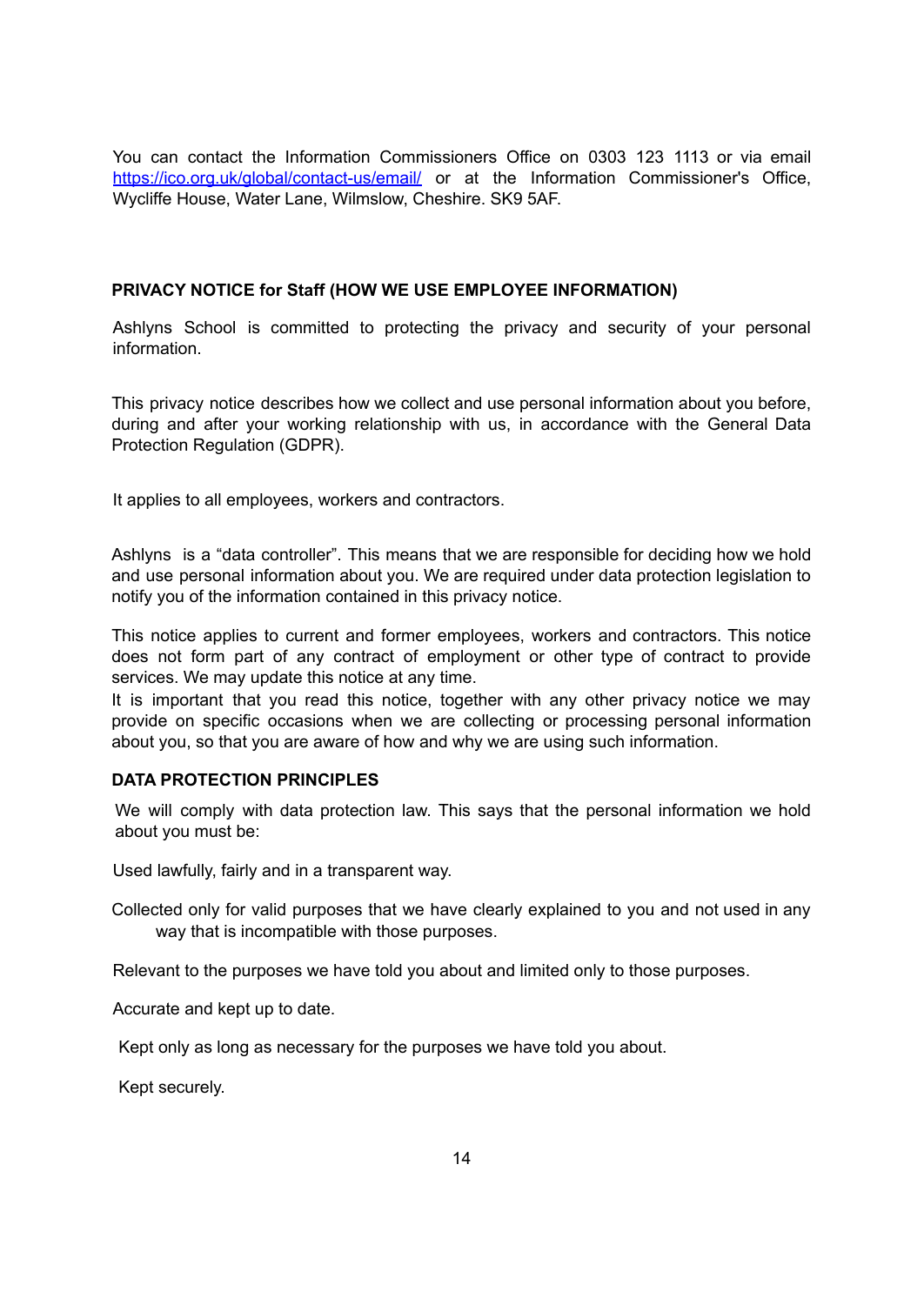### **THE TYPE OF INFORMATION WE HOLD ABOUT YOU**

Personal data, or personal information, means any information about an individual from which that person can be identified. It does not include data where the identity has been removed (anonymous data).

There are "special categories" of more sensitive personal data which require a higher level of protection.

We will collect, store, and use the following categories of personal information about you:

- Personal contact details such as name, title, addresses, telephone numbers, and personal email addresses
- Date of birth
- Gender
- Marital status and dependants
- Next of kin and emergency contact information
- National Insurance number
- Bank account details, payroll records and tax status information
- Salary, annual leave, pension and benefits information
- Teacher Reference Number
- Start date

•

•

- Location of employment or workplace
- Copy of driving licence
	- Recruitment information (including copies of pre-vetting recruitment and identity checks (including, where appropriate, information about your employment history, Standard or Enhanced Disclosure and Barring Service Checks, Barred Lists Checks, prohibition checks [/section 128 checks] and disqualification checks, for example under the Childcare (Disqualification) Regulations 2009 and any further checks that are required if you have lived or worked outside the UK), your nationality and right to work documentation, references and other information included in a CV, application form or cover letter or as part of the application process)
	- Employment records (including job titles, work history, working hours, training records and professional memberships)
	- Compensation history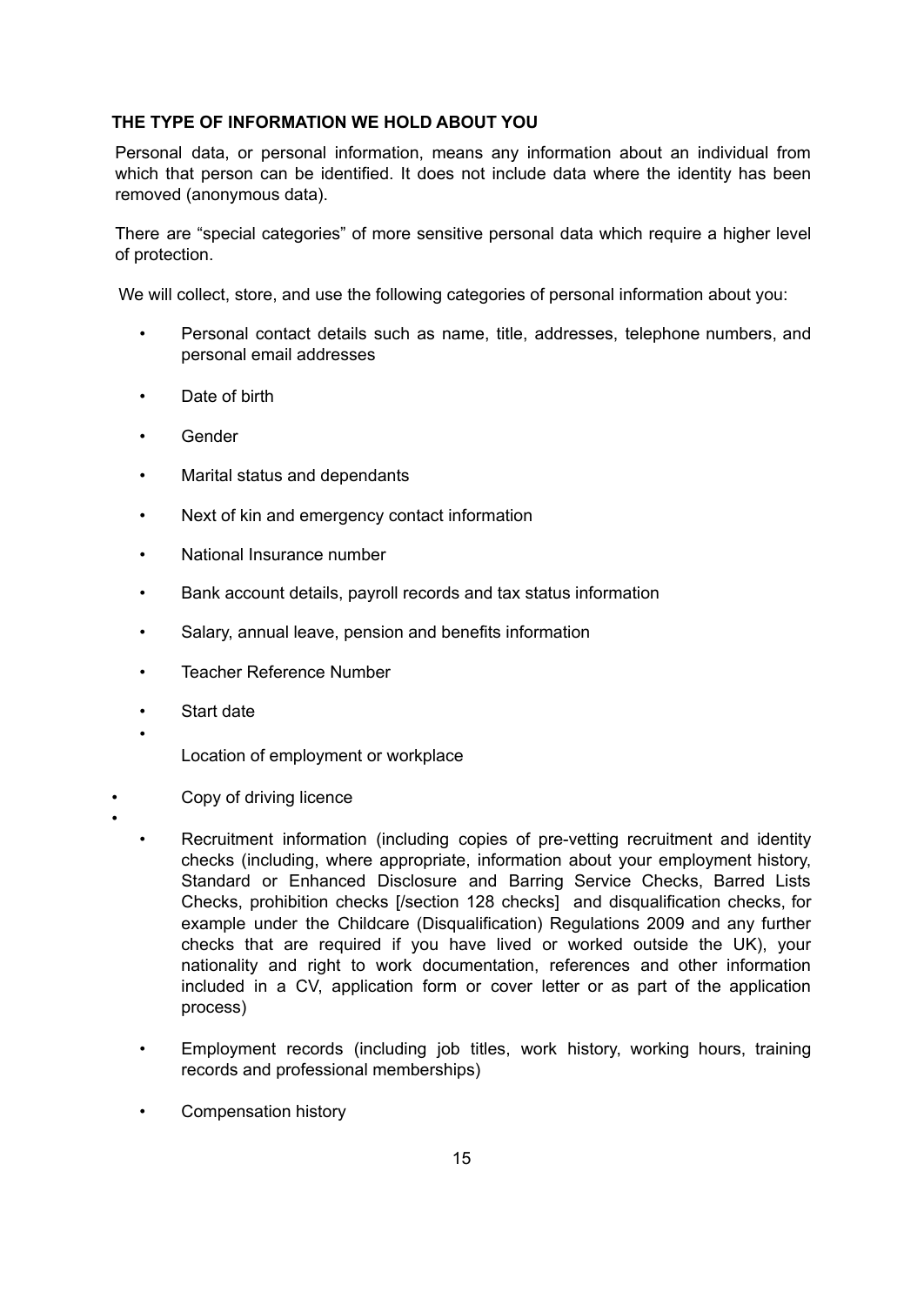- Performance information
- Disciplinary and grievance information, including warnings issued to you
- CCTV footage
- Information about your use of our information and communications systems
- Photographs

We may also collect, store and use the following "special categories" of more sensitive personal information:

- Information about your race or ethnicity, religious beliefs, sexual orientation and political opinions
- Trade union membership
- Information about your health, including any medical condition, health and sickness records
- Genetic information and biometric data
- Information about your criminal record

# **HOW IS YOUR PERSONAL INFORMATION COLLECTED?**

We collect personal information about employees, workers and contactors through the application and recruitment process, either directly from candidates or sometimes from an employment agency or background check provider. We may sometimes collect additional information from third parties including former employers, the Local Authority or other background check agencies [LIST OTHERS].

We will also collect additional personal information in the course of job-related activities throughout the period of you working for us.

# **HOW WE WILL USE INFORMATION ABOUT YOU**

We will only use your personal information when the law allows us to. Most commonly, we will use your personal information in the following circumstances:

- (a) Where we need to perform the contract we have entered into with you.
- (b) Where we need to comply with a legal obligation.

We may also use your personal information in the following situations:

(c) Where we need to protect your interests (or someone else's interests).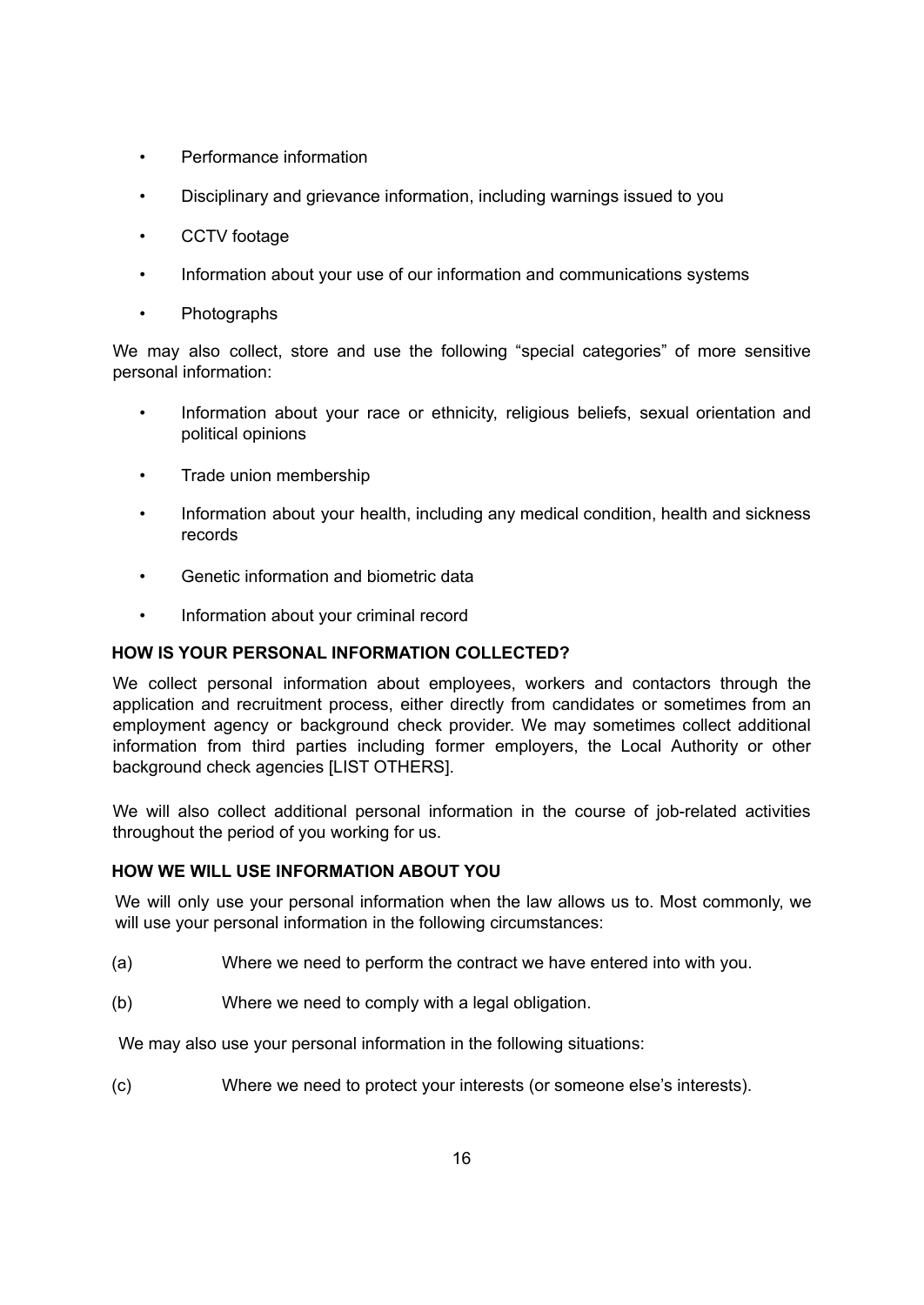# (d) Where it is needed in the public interest or for official purposes.

# **Situations in which we will use your personal information**

We need all the categories of information in the list above primarily to allow us to perform our contract with you[\*], to enable us to comply with legal obligations[\*\*] and/or where it is needed in the public interest or for official purposes [\*\*\*]. The situations in which we will process your personal information are listed below. [We have indicated by [asterisks] the purpose or purposes for which we are processing or will process your personal information, as well as indicating which categories of data are involved.]

- Making a decision about your recruitment or appointment
- Determining the terms on which you work for us
- Checking you are legally entitled to work in the UK
- Checking the award of Qualified Teacher Status, completion of teacher induction and prohibitions, sanctions and restrictions that might prevent the individual from taking part in certain activities or working in specific positions [via the Teacher Services Online platform
- To maintain our single central record and to comply with our general safeguarding obligations]
- To provide information on our website about our employees
- Paying you and, if you are an employee, deducting tax and National Insurance contributions
- Providing the following benefits to you: Staff wellbeing benefits via SAS Insurance
- Liaising with your pension provider
- Administering the contract we have entered into with you

Business management and planning, including accounting and auditing

- Conducting performance reviews, managing performance and determining performance requirements
- Making decisions about salary reviews and compensation
- Assessing qualifications for a particular job or task, including decisions about promotions
- Gathering evidence for possible grievance or disciplinary hearings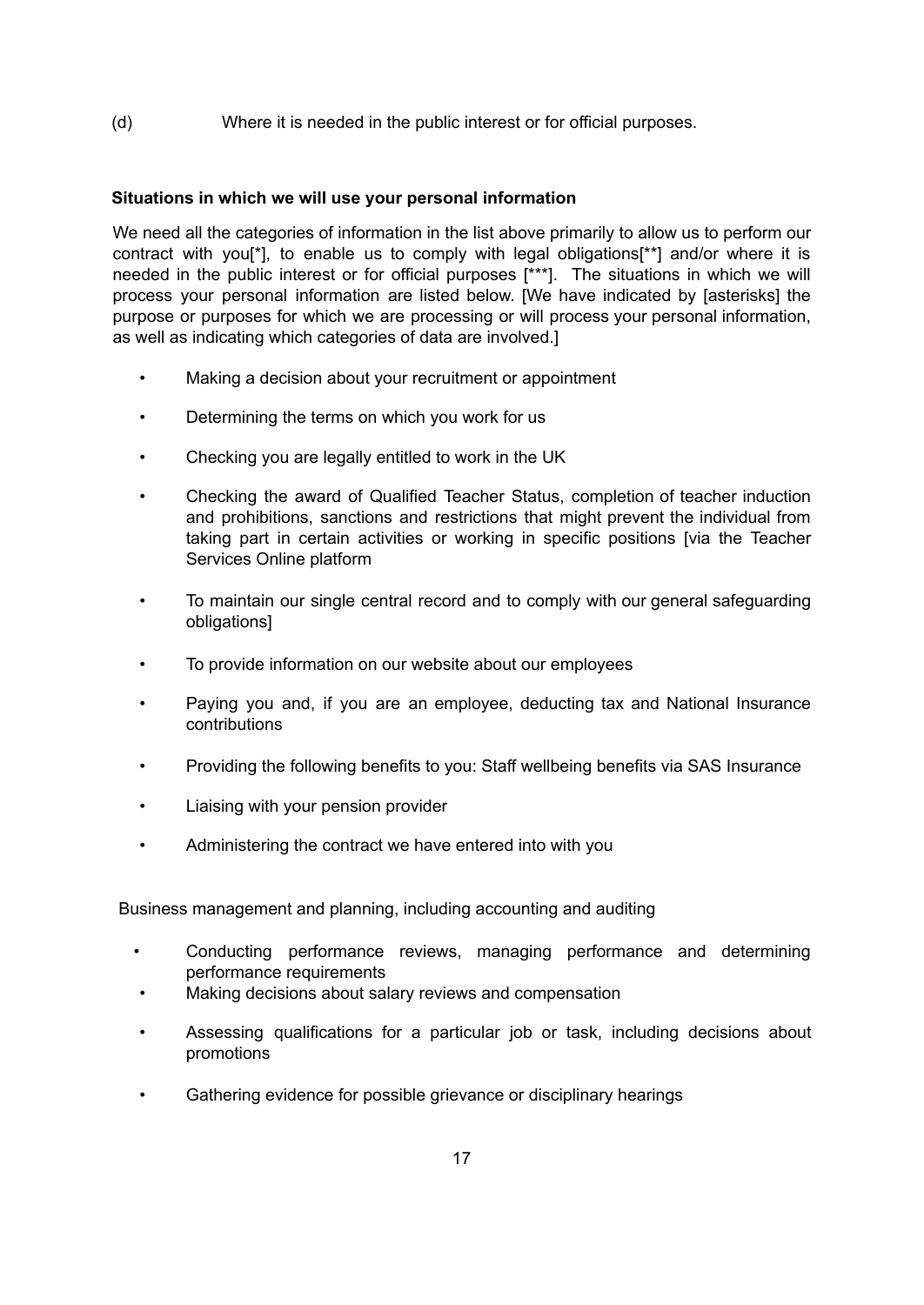- Responding to complaints or investigations from stakeholders or our regulators
- Making decisions about your continued employment or engagement
- Making arrangements for the termination of our working relationship
- Providing references to prospective employers
- Education, training and development requirements
- Dealing with legal disputes involving you, or other employees, workers and contractors, including accidents at work
- Ascertaining your fitness to work
- Managing sickness absence
- Complying with health and safety obligations
- To prevent fraud
- To monitor your use of our information and communication systems to ensure compliance with our IT policies
- To ensure network and information security, including preventing unauthorised access to our computer and electronic communications systems and preventing malicious software distribution
- To conduct data analytics studies to review and better understand employee retention and attrition rates
- To maintain and promote equality in the workplace
- To receive advice from external advisors and consultants
- In appropriate circumstances to liaise with regulatory bodies, such as the NCTL, the Department for Education, the DBS and the Local Authority about your suitability to work in a school or in connection with other regulatory matters

Some of the above grounds for processing will overlap and there may be several grounds which justify our use of your personal information.

In addition, the School also uses CCTV cameras around the school site for security purposes and for the protection of staff and pupils. CCTV footage may be referred to during the course of disciplinary procedures (for staff or students) or investigate other issues. CCTV footage involving staff will only be processed to the extent that it is lawful to do so.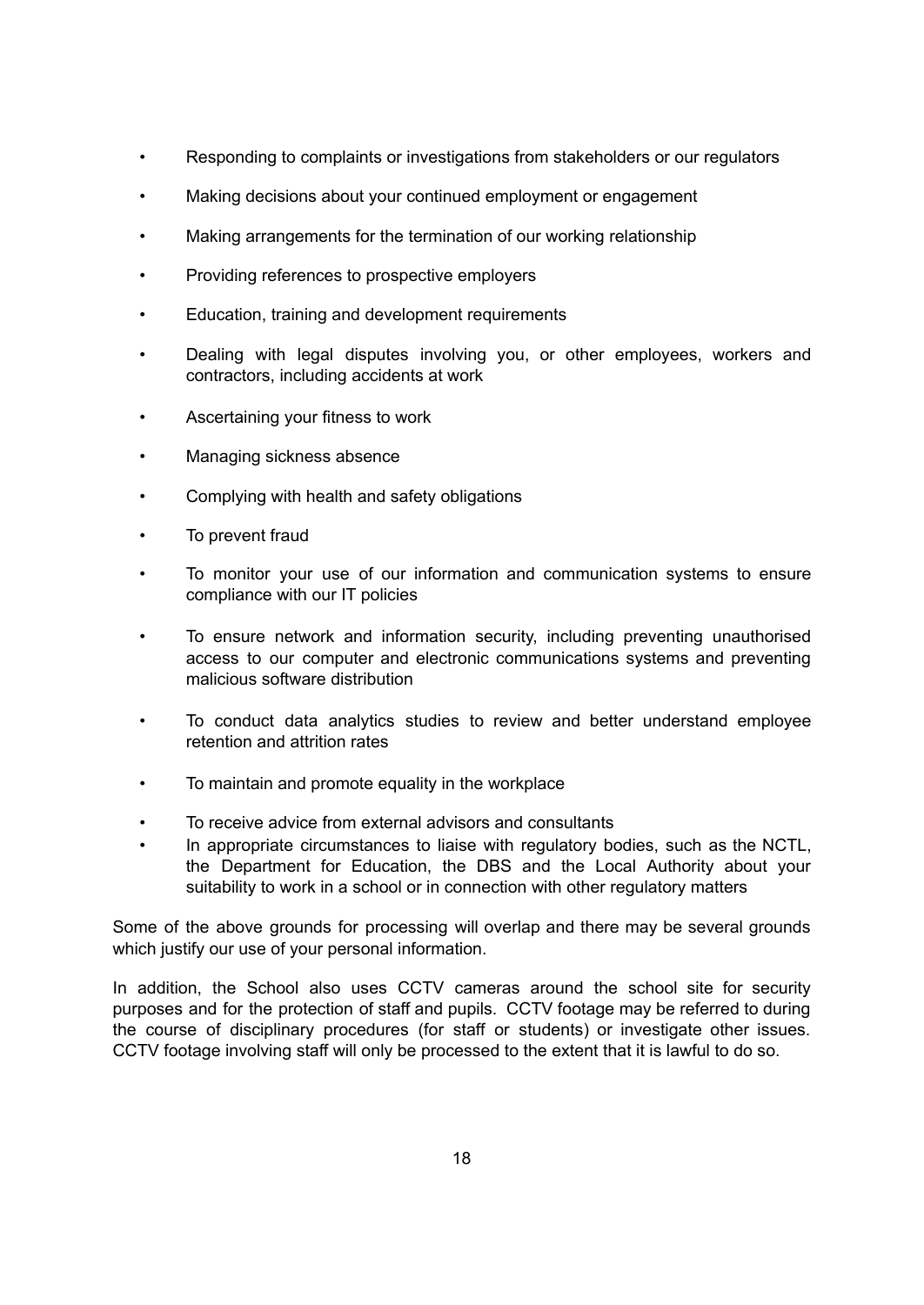### **If you fail to provide personal information**

If you fail to provide certain information when requested, we may not be able to perform the contract we have entered into with you (such as paying you or providing a benefit), or we may be prevented from complying with our legal obligations (such as to ensure the health and safety of our workers) or we may be unable to discharge our obligations which may be in the public interest or for official purposes.

## **Change of purpose**

We will only use your personal information for the purposes for which we collected it, unless we reasonably consider that we need to use it for another reason and that reason is compatible with the original purpose. If we need to use your personal information for an unrelated purpose, we will notify you and we will explain the legal basis which allows us to do so.

Please note that we may process your personal information without your knowledge or consent, in compliance with the above rules, where this is required or permitted by law.

# **HOW WE USE PARTICULARLY SENSITIVE PERSONAL INFORMATION**

"Special categories" of particularly sensitive personal information require us to ensure higher levels of data protection. We need to have further justification for collecting, storing and using this type of personal information. We may process special categories of personal information in the following circumstances:

- (e) In limited circumstances, with your explicit written consent.
- (f) Where we need to carry out our legal obligations and in line with our Data Protection Policy
- (g) Where it is needed in the public interest, such as for equal opportunities monitoring [or in relation to our occupational pension scheme], and in line with our Data Protection Policy
- (h) Where it is needed to assess your working capacity on health grounds, subject to appropriate confidentiality safeguards.

Less commonly, we may process this type of information where it is needed in relation to legal claims or where it is needed to protect your interests (or someone else's interests) and you are not capable of giving your consent, or where you have already made the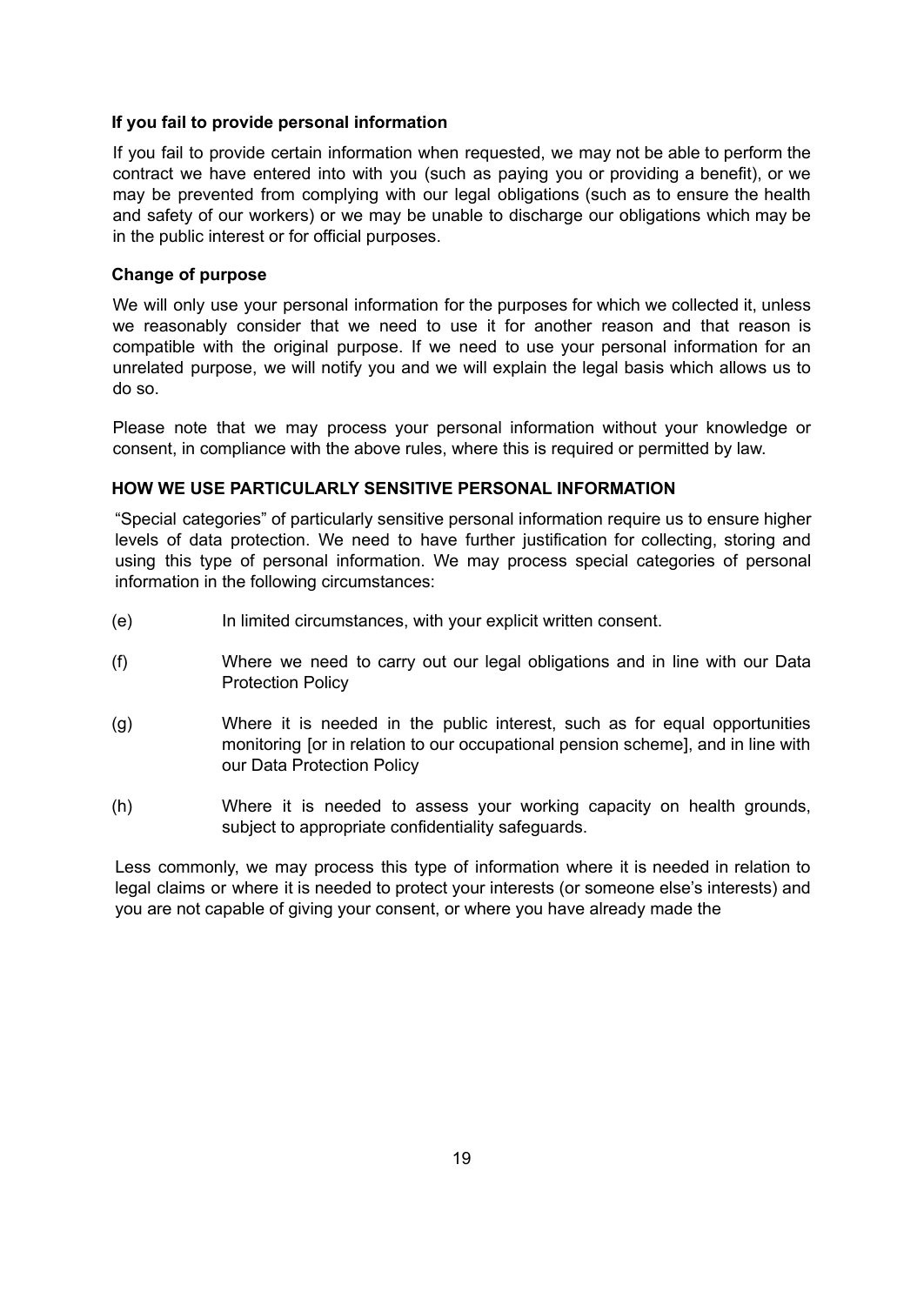information public. We may also process such information about members or former members in the course of legitimate business activities with the appropriate safeguards.

### **Our obligations as an employer**

We will use your particularly sensitive personal information in the following ways:

- We will use information relating to leaves of absence including the reasons for the leave, which may include sickness absence or family-related leave, sabbaticals, to comply with employment and other laws.
- We will use information about your physical or mental health, or disability status, to ensure your health and safety in the workplace and to assess your fitness to work, to provide appropriate workplace adjustments, to comply with the Equality Act 2010, to monitor and manage sickness absence and to administer benefits.
- We will use information about your race or national or ethnic origin, religious, philosophical or moral beliefs, or your sexual life or sexual orientation, to ensure meaningful equal opportunity monitoring and reporting.
- [We will use trade union membership information to pay trade union subscriptions, register the status of a protected employee and to comply with employment law obligations.]

## **Do we need your consent?**

We do not need your consent if we use your particularly sensitive information in accordance with our written policy where processing is necessary:

- to carry out our legal obligations or exercise specific rights in the field of employment law;
- for the establishment, exercise or defence of legal claims or whenever courts are acting in their judicial capacity;
- for reasons of substantial public interest, on the basis of Union or Member State law which shall be proportionate to the aim pursued, respect the essence of the right to data protection and we provide for suitable and specific measures to safeguard the fundamental rights and the interests of the data subject.

In other circumstances, we may approach you for your written consent to allow us to process certain particularly sensitive data. If we do so, we will provide you with full details of the information that we would like and the reason we need it, so that you can carefully consider whether you wish to consent. You should be aware that it is not a condition of your contract of employment with us that you agree to any request for consent from us.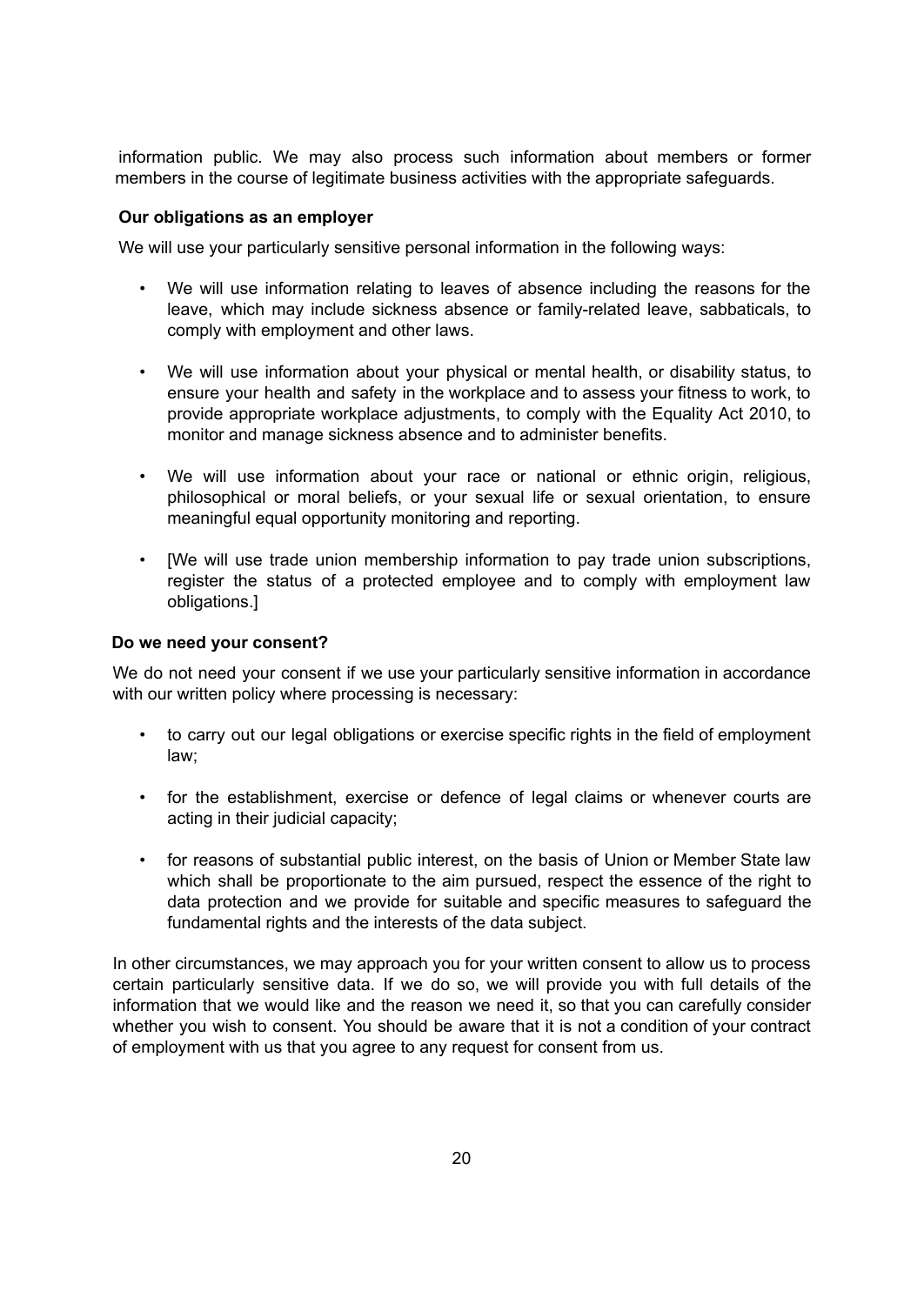#### **INFORMATION ABOUT CRIMINAL CONVICTIONS**

We may only use information relating to criminal convictions where the law allows us to do so. This will usually be where such processing is necessary to carry out our obligations and provided we do so in line with our Data Protection Policy.

Less commonly, we may use information relating to criminal convictions where it is necessary in relation to legal claims, where it is necessary to protect your interests (or someone else's interests) and you are not capable of giving your consent, or where you have already made the information public.

We envisage that we will hold information about criminal convictions, for example, if information about criminal convictions comes to light as a result of our recruitment and Disclosure and Barring Service checks, or if information about criminal convictions comes to light during your employment with us.

We will only collect information about criminal convictions if it is appropriate given the nature of the role and where we are legally able to do so. Where appropriate, we will collect information about criminal convictions as part of the recruitment process or we may be notified of such information directly by you in the course of you working for us.

## **AUTOMATED DECISION-MAKING**

Automated decision-making takes place when an electronic system uses personal information to make a decision without human intervention. We are allowed to use automated decision-making in the following circumstances:

- (i) Where we have notified you of the decision and given you 21 days to request a reconsideration.
- (j) Where it is necessary to meet our obligations under your employment contract and ensure that appropriate measures are in place to safeguard your rights.
- (k) In limited circumstances, with your explicit written consent and where appropriate measures are in place to safeguard your rights.

If we make an automated decision on the basis of any particularly sensitive personal information, we must have either your explicit written consent or it must be justified in the public interest, and we must also put in place appropriate measures to safeguard your rights.

You will not be subject to decisions that will have a significant impact on you based solely on automated decision-making, unless we have a lawful basis for doing so and we have notified you.

[We do not envisage that any decisions will be taken about you using automated means, however we will notify you in writing if this position changes.]]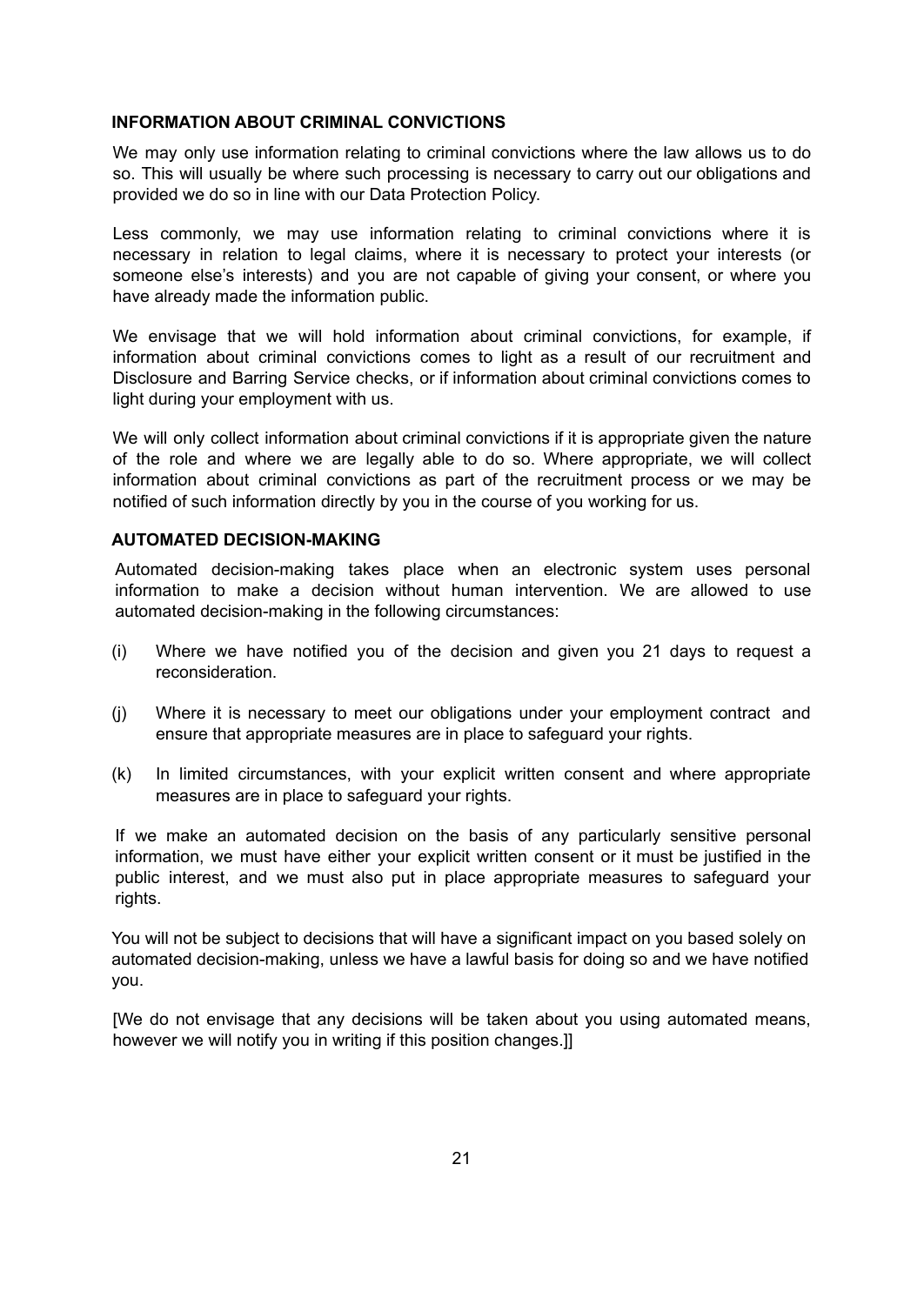# **DATA SHARING**

We may have to share your data with third parties, including third-party service providers and other organisation.

In particular, we may share your data with organisations including, but not limited to, the following:

- the Local Authority
- the Department for Education
- the Education & Skills Funding Agency
- the Disclosure and Barring Service
- the Teaching Regulation Agency
- the Teachers' Pension Service
- the Local Government Pension Scheme
- SERCO, our external payroll provider
- Our IT Providers including: RM Education, MyLearning and Groupcall
- HMRC
- the Police or other law enforcement agencies
- our legal advisors
- insurance providers / the Risk Protection Arrangement

We require third parties to respect the security of your data and to treat it in accordance with the law. Some of the organisations referred to above are joint data controllers. This means we are all responsible to you for how we process your data.

We may transfer your personal information outside the EU.If we do, you can expect a similar degree of protection in respect of your personal information.

# **Why might we share your personal information with third parties?**

We will share your personal information with third parties where required by law, where it is necessary to administer the working relationship with you, where it is needed in the public interest or for official purposes, or where we have your consent.

### **Which third-party service providers process your personal information?**

Third-party service providers include contractors and designated agents. suppliers and service providers – to enable them to provide the services we have contracted them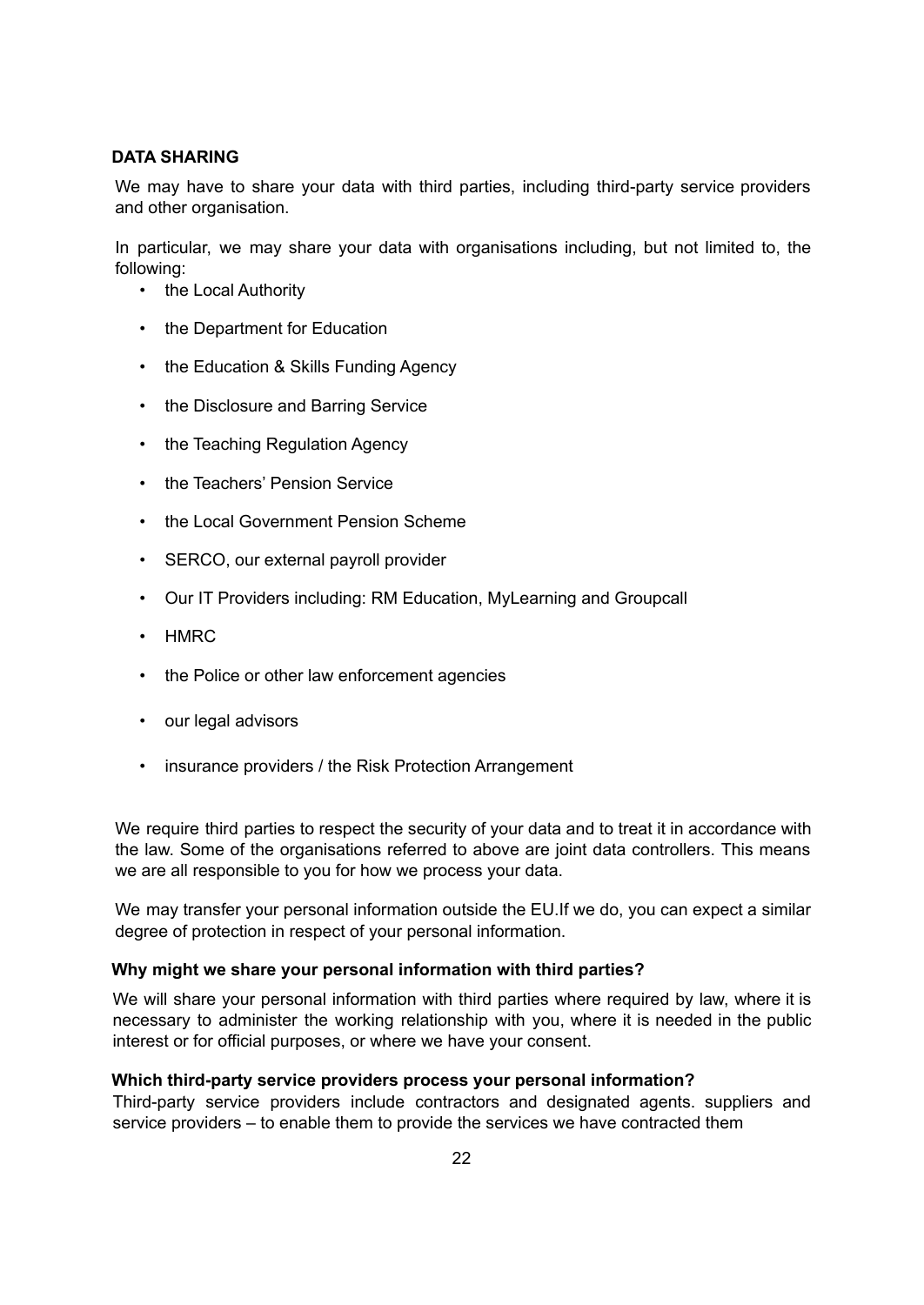## **Department for Education**

We share personal data with the Department for Education (DfE) on a statutory basis. This data sharing underpins workforce policy monitoring, evaluation, and links to school funding / expenditure and the assessment of educational attainment.

We are required to share information about our school employees with our local authority (LA) and the Department for Education (DfE) under regulation 5 of the Education (Supply of Information about the School Workforce) (England) Regulations 2007 as amended.

## **DfE data collection requirements**

The following is information provided by the DfE concerning the reason it collects data about school employees:

- The DfE collects and processes personal data relating to those employed by schools (including Multi Academy Trusts) and local authorities that work in state funded schools (including all maintained schools, all academies and free schools and all special schools including Pupil Referral Units and Alternative Provision). All state funded schools are required to make a census submission because it is a statutory return under sections 113 and 114 of the Education Act 2005
- To find out more about the data collection requirements placed on us by the DfE including the data that we share with them, go to [https://www.gov.uk/education/datacollection-and-censuses-for-schools.](https://www.gov.uk/education/data-collection-and-censuses-for-schools)

The DfE may share information about school employees with third parties who promote the education or well-being of children or the effective deployment of school staff by:

- conducting research or analysis;
- producing statistics; and / or
- providing information, advice or guidance

The DfE has robust processes in place to ensure that the confidentiality of personal data is maintained and there are stringent controls in place regarding access to it and its use. Decisions on whether DfE releases personal data to third parties are subject to a strict approval process and based on a detailed assessment of:

- who is requesting the data;
- the purpose for which it is required;
- the level and sensitivity of data requested; and
- the arrangements in place to securely store and handle the data

To be granted access to school workforce information, organisations must comply with the DfE's strict terms and conditions covering the confidentiality and handling of the data, security arrangements and retention and use of the data.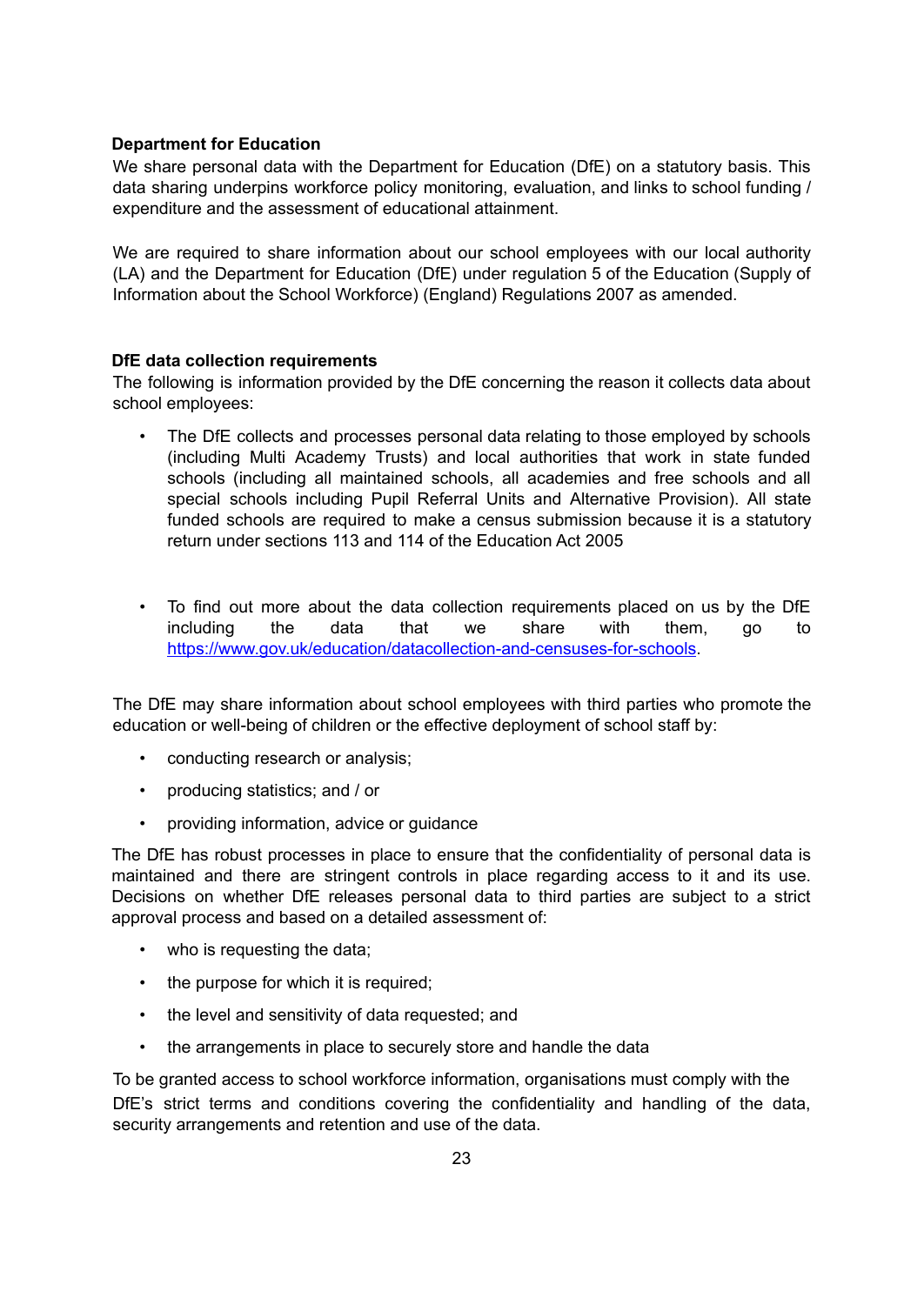For more information about the DfE's data sharing process, please visit: <https://www.gov.uk/data-protection-how-we-collect-and-share-research-data> To contact the department: <https://www.gov.uk/contact-dfe>

#### **How secure is your information with third-party service providers?**

All our third-party service providers are required to take appropriate security measures to protect your personal information in line with our policies. We do not allow our third-party service providers to use your personal data for their own purposes. We only permit them to process your personal data for specified purposes and in accordance with our instructions.

#### **What about other third parties?**

We may share your personal information with other third parties. We may also need to share your personal information with a regulator or to otherwise comply with the law.

From time to time, we may disclose your personal data in response to a request for information pursuant to the Freedom of Information Act 2000 or following a data subject access request. We may approach you for your consent but, in any event, we will only disclose your personal data if we are satisfied that it is reasonable to do so in all the circumstances. This means that we may refuse to disclose some or all of your personal data following receipt of such a request.

#### **Transferring information outside the EU**

We will transfer the personal information we collect about you outside the EU in order to perform our contract with you.

We may sometimes transfer your personal data outside of the EU if, for example, we are arranging a school trip and we are booking transport, accommodation or activities. In these circumstances, we will obtain your consent for us to process your data in this way.

However, to ensure that your personal information does receive an adequate level of protection we have put in place appropriate measures to ensure that your personal information is treated by those third parties in a way that is consistent with and which respects the EU and UK laws on data protection:

#### **DATA SECURITY**

We have put in place measures to protect the security of your information.

Third parties who are processing personal data on our behalf will only process your personal information on our instructions and where they have agreed to treat the information confidentially and to keep it secure.

We have put in place appropriate security measures to prevent your personal information from being accidentally lost, used or accessed in an unauthorised way, altered or disclosed. In addition, we limit access to your personal information to those employees, agents,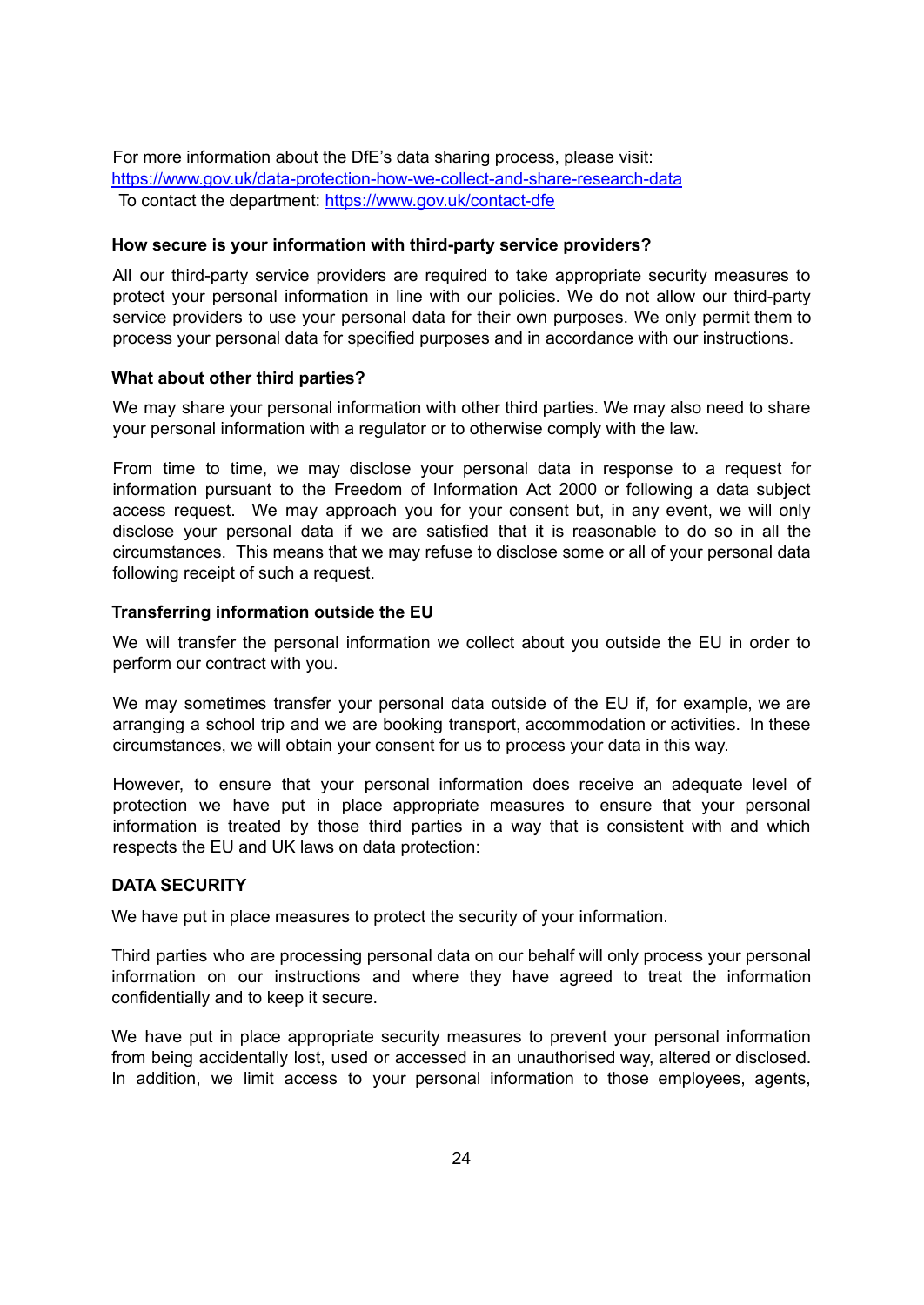contractors and other third parties who have a business need to know. They will only process your personal information on our instructions and they are subject to a duty of confidentiality.

We have put in place procedures to deal with any suspected data security breach and will notify any applicable regulator of a suspected breach where we are legally required to do so.

## **DATA RETENTION**

### **How long will we use your information for?**

We will only retain your personal information for as long as necessary to fulfil the purposes we collected it for, including for the purposes of satisfying any legal, accounting, insurance or reporting requirements. Details of retention periods for different aspects of your personal information are available in our Data Protection Policy which is available on the school website. We consider the amount, nature, and sensitivity of the personal data, the potential risk of harm from unauthorised use or disclosure of your personal data, the purposes for which we process your personal data and whether we can achieve those purposes through other means, and the applicable legal requirements.

In some circumstances we may anonymise your personal information so that it can no longer be associated with you, in which case we may use such information without further notice to you. Once you are no longer an employee, worker or contractor of the company we will retain and securely destroy your personal information in accordance with our Data Protection Policy

## **RIGHTS OF ACCESS, CORRECTION, ERASURE, AND RESTRICTION Your duty to inform us of changes**

It is important that the personal information we hold about you is accurate and current. Please keep us informed if your personal information changes during your working relationship with us.

#### **Your rights in connection with personal information**

Under certain circumstances, by law you have the right to:

- **Request access** to your personal information (data subject access request). This enables you to receive a copy of the personal information we hold about you and to check that we are lawfully processing it.
- **Request correction** of the personal information that we hold about you. This enables you to have any incomplete or inaccurate information we hold about you corrected.
- **Request erasure** of your personal information. In certain circumstances, have inaccurate personal data corrected, deleted or destroyed, or restrict processing. You also have the right to ask us to delete or remove your personal information where you have exercised your right to object to processing
- **Object to processing** of your personal information where we are relying on a legitimate interest (or those of a third party) and there is something about your particular situation which makes you want to object to processing on this ground.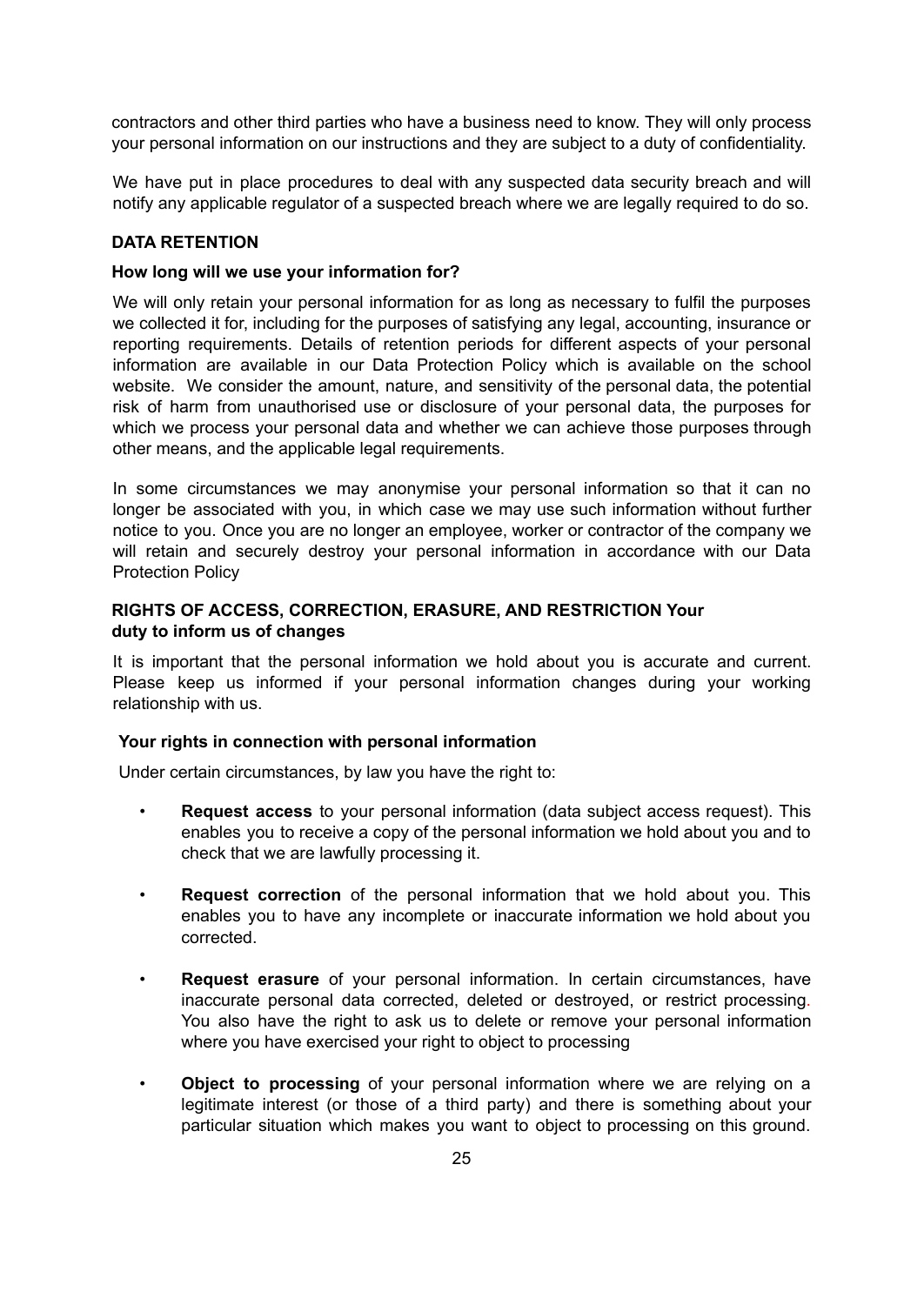You also have the right to object where we are processing your personal information for direct marketing purposes.

- **Request the restriction of processing** of your personal information. This enables you to ask us to suspend the processing of personal information about you, for example if you want us to establish its accuracy or the reason for processing it.
- **Request the transfer** of your personal information to another party.

If you want to review, verify, correct or request erasure of your personal information, object to the processing of your personal data, or request that we transfer a copy of your personal information to another party, please contact the DPO in writing.

The legal timescales for the school to respond to a Subject Access Request is one calendar month. As the school has limited staff resources outside of term time, we encourage you to submit Subject Access Requests during term time and to avoid sending a request during periods when the School is closed or is about to close for the holidays where possible. This will assist us in responding to your request as promptly as possible. For further information about how we handle Subject Access Requests, please see our Data Protection Policy.

#### **No fee usually required**

You will not have to pay a fee to access your personal information (or to exercise any of the other rights). However, we may charge a reasonable fee if your request for access is manifestly unfounded or excessive. Alternatively, we may refuse to comply with the request in such circumstances.

#### **What we may need from you**

We may need to request specific information from you to help us confirm your identity and ensure your right to access the information (or to exercise any of your other rights). This is another appropriate security measure to ensure that personal information is not disclosed to any person who has no right to receive it.

### **RIGHT TO WITHDRAW CONSENT**

In the limited circumstances where you may have provided your consent to the collection, processing and transfer of your personal information for a specific purpose, you have the right to withdraw your consent for that specific processing at any time. To withdraw your consent, please contact admin@ashlyns.herts.sch.uk. Once we have received notification that you have withdrawn your consent, we will no longer process your information for the purpose or purposes you originally agreed to, unless we have another legitimate basis for doing so in law.

## <span id="page-25-0"></span>**DATA PROTECTION OFFICER**

We have appointed a data protection officer (DPO) to oversee compliance with this privacy notice. If you have any questions about this privacy notice or how we handle your personal information, please contact the DPO. You have the right to make a complaint at any time to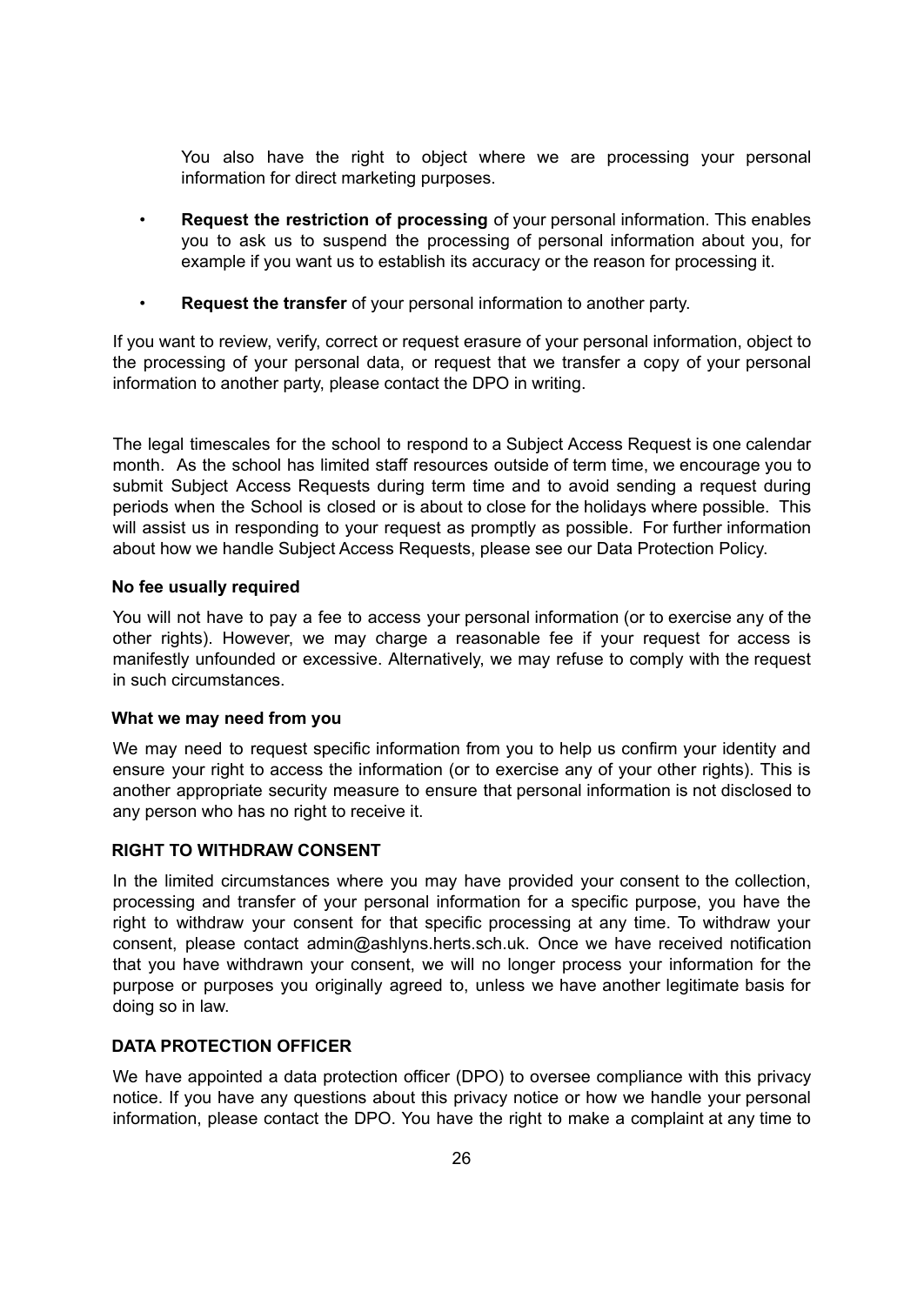the Information Commissioner's Office (ICO), the UK supervisory authority for data protection issues.

You can contact the Information Commissioners Office on 0303 123 1113 or via email <https://ico.org.uk/global/contact-us/email/> or at the Information Commissioner's Office, Wycliffe House, Water Lane, Wilmslow, Cheshire. SK9 5AF.

## **CHANGES TO THIS PRIVACY NOTICE**

We reserve the right to update this privacy notice at any time, and we will provide you with a new privacy notice when we make any substantial updates. We may also notify you in other ways from time to time about the processing of your personal information.

## **If you have any questions about this privacy notice, please contact Andrea West, DPO at dataprotection@ashlyns.herts.sch.uk**

| <b>ASHLYNS SCHOOL</b><br>PIRE & ACHIEVE | Annexe to Privacy Notices for Students, Parent/Carers and Staff |                                |
|-----------------------------------------|-----------------------------------------------------------------|--------------------------------|
|                                         | Added: September 2020                                           |                                |
|                                         | <b>Linked Governor: Peter Shell</b>                             | <b>SLT Member: Andrea West</b> |

### **Privacy Notice Coronavirus Test and Trace**

The development of the NHS Test and Trace scheme is a key part of the government's plan to manage Coronavirus. As a private individual, compliance with the scheme may be optional, so that an individual cannot be forced to provide details when visiting some types of establishments. However, schools are public authorities and have a legal duty to protect and promote the welfare of pupils, as well as a duty of care to staff. We are required to manage confirmed cases of coronavirus (COVID-19) amongst the school community to contain any outbreak by engaging with the NHS Test and Trace process and by following local health protection team advice.

If a person in a school has COVID-19 or symptoms of the virus they will be sent home, as will other people in school who have had contact with this individual and who may be at risk. In a school setting, it is unlikely that any one individual will know the details of others around them who may have been affected. It is only the school that will have that data. We would notify individuals about a risk, and in many instances that will be sufficient.

However, the Department for Education guidance says:

*'As part of the national test and trace programme, if other cases are detected within the child or young person's cohort or in the wider education or childcare setting, Public Health England's local Health Protection Teams will conduct a rapid*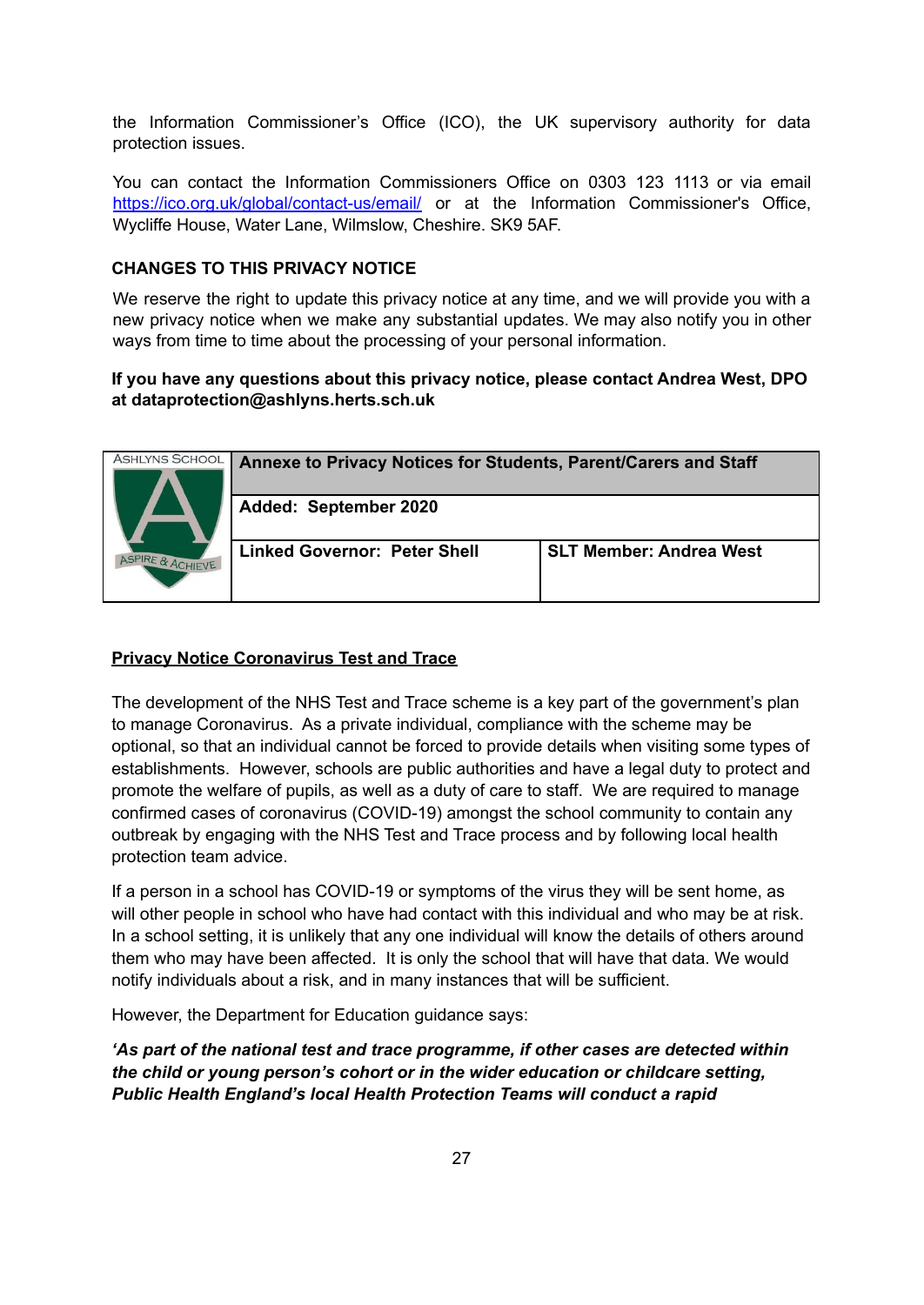# *investigation and will advise schools and other settings on the most appropriate action to take.'*

If a case or suspected case of Coronavirus arises in our school then it may be necessary for us to share contact data of employees, pupils/students, contractors or visitors with NHS Test and Trace workers in order to make the process as effective as possible. Although at no point will we share data without a sound legal basis, in this situation it is not a matter of giving consent to share data, as there is a Public Duty to do so. This data will usually only consist of names and contact details, e.g. email address and/or telephone number.

We will therefore be sharing data on the basis that this is a Public Duty and, in the case of any health data, that it is necessary for the public interest, as set out below. It will only be used and retained in line with national guidelines and the applicable data protection laws. Where data needs to be shared we will:

- only share data with the relevant authorities
- verify the identity of persons requesting personal data
- limit the data shared to the minimum necessary
- ensure the data is kept secure, and only share via secure methods
- keep a record of the data shared, under the strictest confidence
- notify any individuals whose data has been shared (where possible)

## **NHS Test and Trace and the Law**

The law on protecting personally identifiable information, known as the General Data Protection Regulation (GDPR), allows Public Health England to use the personal information collected by NHS Test and Trace. The section of the GDPR that applies is:

Article 6(1)(e) – '*processing is necessary for the performance of a task carried out in the public interest or in the exercise of official authority vested in the controller*'

As information about health is a special category of personal information, a further section of the GDPR applies:

Article 9(2)(i) – '*processing is necessary for reasons of public interest in the area of public health, such as protecting against serious cross-border threats to health or ensuring high standards of quality and safety of healthcare*'

Public Health England also has special permission from the Secretary of State for Health and Social Care to use personally identifiable information without people's consent where this is in the public interest. This is known as 'Section 251' approval and includes the use of the information collected by NHS Test and Trace to help protect the public from coronavirus. The part of the law that applies here is Section 251 of the National Health Service Act 2006 and the associated Health Service (Control of Patient Information) Regulations 2002.

The privacy notice for the service can be found here:

<https://contact-tracing.phe.gov.uk/help/privacy-notice>